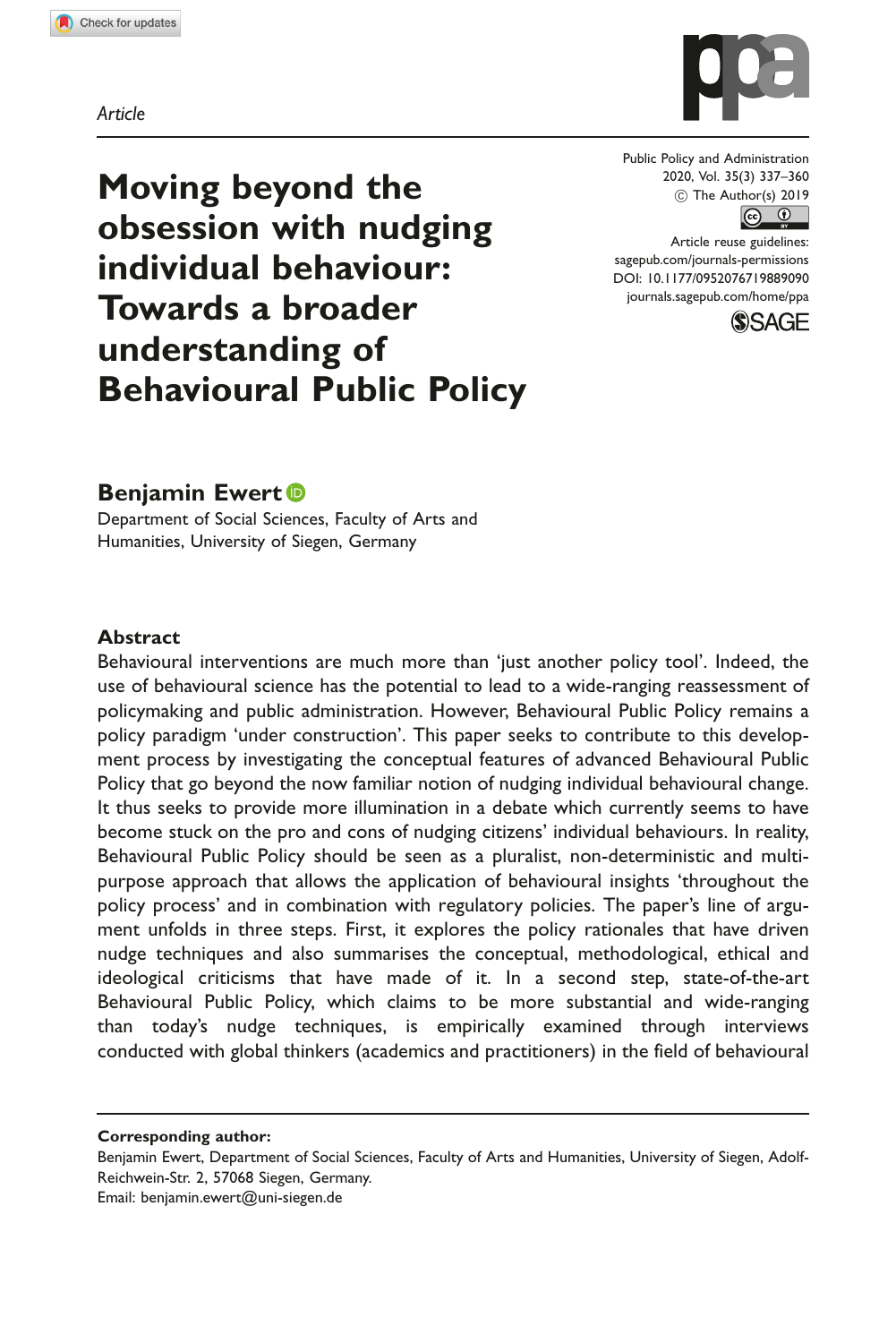insights. Finally, there is a discussion of whether advanced Behavioural Public Policy could be better suited to withstand the criticisms that have been directed at nudge techniques.

#### Keywords

Behavioural insights, Behavioural Public Policy, expert interviews, nudge, policymaking, policy process

## Introduction

Behavioural Public Policy (BPP) has become established as a new strand in public policy research and policymaking. Alongside this process, the initial question of whether policymakers should use behavioural insights has been replaced by the more practical questions of *where, when* and *how* they should be used in the policy process. As it turns out, these questions are no less controversial than the former since they open up the debate on the actual focus, scope and scale of BPP. For example, while proponents of BPP argue that behavioural science has the potential for a 'wide-ranging reassessment of public administration' (Sanders et al., 2018: 4), some political scientists call more modestly for 'a dialogue about a behavioral approach to public administration' (Grimmelikhuijsen et al., 2017: 54). Above all, such a dialogue requires a shared understanding of how the policy process should be informed by behavioural insights and how behavioural approaches correspond to existing policies (Kuehnhanss, 2018). In addition, an understanding has to be reached on the policy objectives of BPP. Notwithstanding these questions, scholars have pointed out that BPP is more far-reaching than most of the existing uses of behavioural insights and nudges (Straßheim and Beck, 2019), even if 'nudging' tends to dominate the understanding of BPP in the public debate.

This paper will argue that BPP, defined as 'as a policy intervention that is directly inspired by, and designed on, the principles of behavioral research' (Galizzi, 2014: 27), can be regarded as a potentially pluralist, non-deterministic and multipurpose approach that differs significantly from recent behavioural change interventions in public policy. Advanced BPP (i.e. BPP that moves beyond the present notion of the term) can complement and refine existing policymaking rather than be a stand-alone concept. Moreover, behavioural insights could be used not only to change individual behaviours but also collective and organisational behaviours (Feng et al., 2018) and to inform conventional policymaking by providing evidence about policy problems and the expected behavioural implications of (particular combinations of) policy tools (Gopalan and Pirog, 2017). When understood in these broad terms and not (mis-)used in an ideological or politicised manner, an advanced version of BPP may lead to the revival of a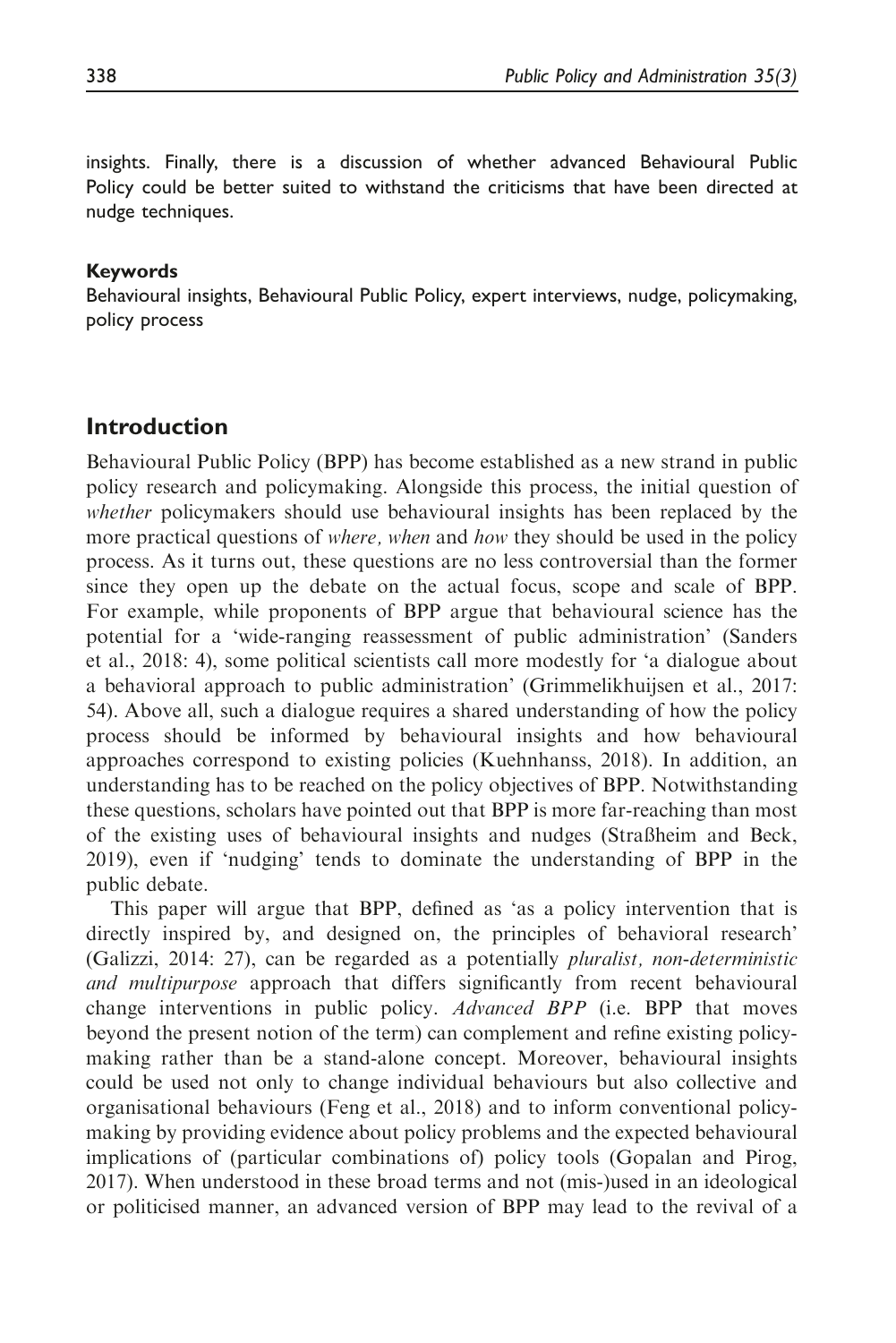more nuanced and sophisticated debate on behavioural insights in public policy, which had been overshadowed by the 'nudge revolution' (Graf, 2019). In this respect, evidence emanating from the 'pre-history of nudge' (Vallgårda, 2012: 201), such as the debate on 'ecological approaches to human behaviour' (Halpern et al., 2004: 15), are an underexploited source. While nudges are restricted to insights from behavioural economics and psychology, utilising the abundance of insights from behavioural and social sciences may contribute to a deeper understanding of behavioural patterns. This includes, for example, knowledge on how behaviours are embedded in social contexts and shaped by social interactions.

Against that backdrop, the following research question will be pursued in this paper: What are the conceptual features and guiding rationales of advanced BPP that go beyond the notion of nudging individual behaviour change? Answers to this question will contribute to the theoretical discourse on behavioural policymaking (John, 2018; Oliver, 2015, 2017) and its critical reflection (Feitsma, 2019; Jones et al., 2013; Leggett, 2014). The use of behavioural insights in public policy should be more than a synonym for nudging people towards desired behaviour change: this has surely been the lowest common denominator in the lively recent debate on BPP (Straßheim and Beck, 2019). For example, Sanders et al. (2018: 14) state that behavioural interventions could also be 'a tool to improve the way government itself functions', while according to a report from the OECD (2017: 49), 'the application of behavioural insights to change organisational behaviour within and outside government' must be intensified. Likewise, Lourenço et al. (2016: 42) argue that behavioural science 'represent[s] an input to the policy process' that has so far remained largely untapped. This paper contributes to such ambitious proposals for the future of BPP by leaving the well-trodden paths of behavioural insights and nudges. However, it will also argue that the vehement criticism of nudging will not disappear just because a *behavioural lens* is applied more frequently to the standard approaches of public policy and administration (Loewenstein and Chater, 2017; Moynihan, 2018). While it is assumed that advanced BPP could fix some of the most obvious shortcomings of nudging (e.g. the narrow focus on individual behaviour), the constraints and barriers that are expected to bar the way to a broader application of behavioural insights are also identified.

This paper unfolds in three steps: first, the essence of nudging  $-$  i.e. its driving policy rationales and assumptions – will be briefly introduced, followed by a recapitulation of the conceptual, methodological, ethical and ideological strands of criticism that nudge policies have provoked. Second, the latest thinking on BPP will be examined empirically on the basis of findings from an interview study with leading academics and practitioners in the field of behavioural insights. Thus, the paper sets out to develop a broader understanding of how using behavioural insights could lead to modified forms of applications in public policy and administration. In a third step, based on an analysis of the interview data, the conceptual features and guiding rationales of an advanced form of BPP will be identified, and there will also be a discussion of whether advanced BPP may be better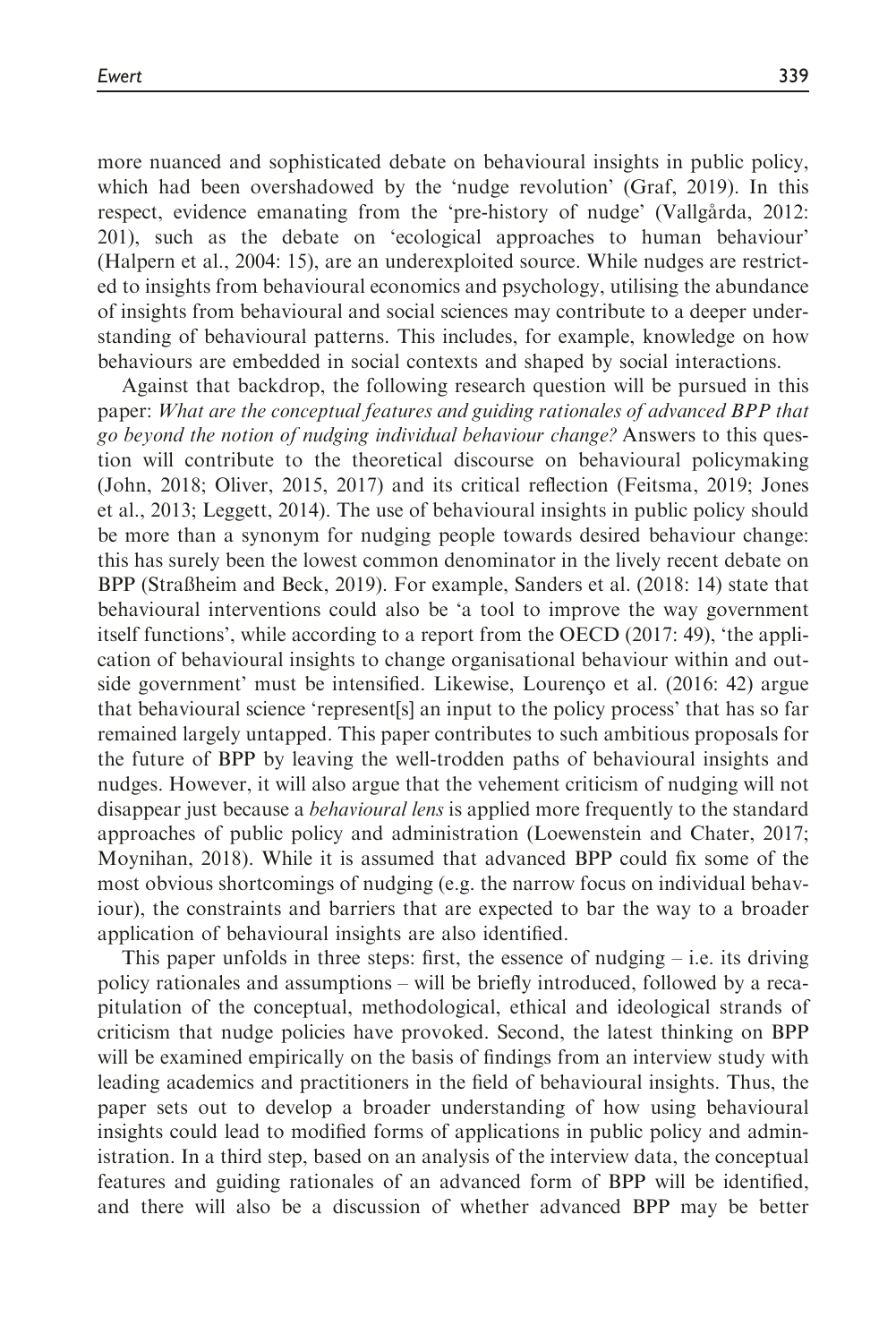able to withstand criticism than the nudge approach. Finally, there will be a brief conclusion.

### The essence of Nudge and its criticism

More than 10 years after Thaler and Sunstein published *Nudge* (2008), behavioural insights are in frequent use in public policy around the world (Whitehead et al., 2019). While the initial debate on nudging revolved mainly around rather banal modifications of human behaviour – 'low-hanging fruits' (Sanders et al., 2018: 19), such as rearranging supermarket food displays or the design of anti-spatter urinals – behavioural insights are increasingly seen as a lens by which to give a 'scientific foundation to the policy development process' (Lunn and Robertson, 2018: 24). As such, the debate may be returning to a more holistic notion of behavioural insights and their use in public policy (Halpern et al., 2004), which, as one reviewer of this paper noted, was 'side-lined and narrowed' by the publication of Nudge. In the following paragraphs, I will first briefly summarise the essence of nudge interventions as they emerged from Thaler and Sunstein's (2008) bestselling book, and second, I will recall the conceptual, methodological, ethical and ideological criticism that nudges have provoked.

### Nudge – A selectively applied policy approach

According to nudge theory, knowledge of 'what drives human behaviour and how to change it for the common good' (John, 2016: 113) should improve attempts at redesigning public policy. This includes a systematic way of applying evidence on human behaviour that is produced through scientific experiments based on randomised control trials (RCTs) (Haynes et al., 2012). The behavioural insights derived from such experiments allow policymakers to develop an understanding of people's bounded rationality that is largely framed by environmental cues (e.g. people stick to a certain behaviour unless they are externally prompted to behave differently). By definition, nudges seek 'to alter people's behaviour in a predictable way, without forbidding any options or significantly changing their economic incentives' (Thaler and Sunstein, 2008: 6). As a guiding principle, 'nudge theory goes with the grain of human nature instead of trying to change it' (Vlaev et al., 2016: 552). In recent years, nudging has become a synonym for a range of techniques designed to influence human behaviour such as norms, defaults and salience (Dolan et al., 2012).

So far, most nudges have addressed the individual behaviour of users, consumers and citizens, but in theory, behavioural insights could also be applied to change the collective behaviour of organisations and/or the behaviour of policymakers and public servants. Furthermore, some authors state that behavioural insights could 'also be used in a way that supplements regulation which tackles systemic issues' (MacKay and Quigley, 2018: 14). Such a perspective has less in common with the prevailing understanding of nudges and underscores the need to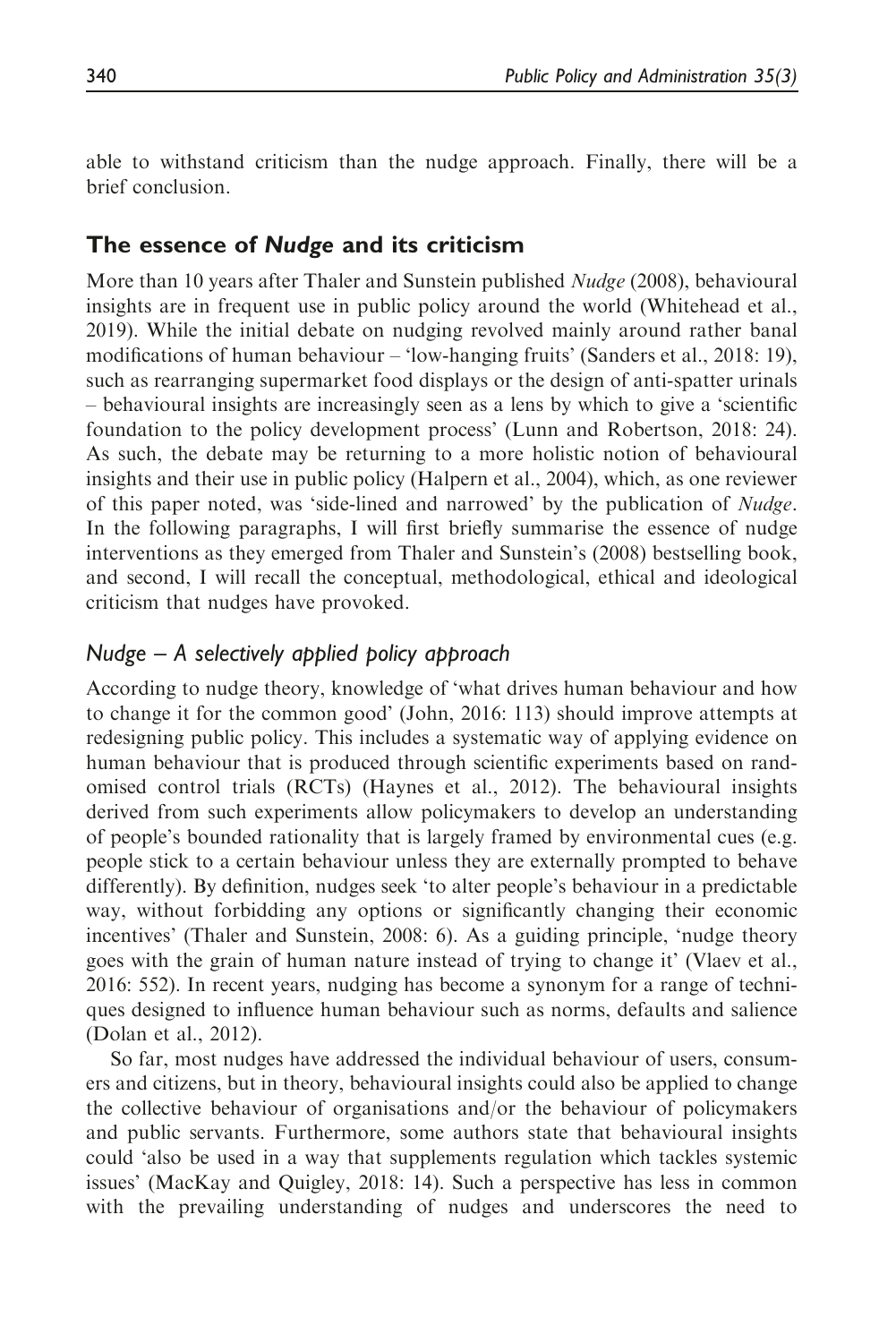distinguish carefully between behavioural insights as a principle to be applied in policy design and their actual area of application. While the former is universal – behavioural insights may inform all stages and stakeholders of the policy process – the latter depends heavily on policymakers' underlying assumptions (Ewert, 2019a).

## Reassessing four major criticisms of nudge theory

Despite being labelled as a 'quiet revolution' (John, 2016: 113) that has enjoyed support from across the political spectrum, behavioural insights have also provoked a good deal of criticism. For the purpose of this paper, the conceptual, methodological, ethical and ideological strands of criticism of the use of nudges (see also Feitsma, 2019; John, 2018; Leggett, 2014) are theoretically differentiated, although in practice these strands often overlap and reinforce one another. As we shall see, much of the criticism of the use of nudges stems from its narrow scope as a policy approach and the insufficient extent to which behavioural insights are related and intertwined with existing policy approaches and tools.

According to the conceptual strand of criticism, nudges are an inappropriate method of addressing complex policy problems adequately (Bhargava and Loewenstein, 2015). In essence, there are doubts over whether nudges have the potential to remedy the more distal causes of policy problems, i.e. their economic, social and spatial dimensions first and foremost. If we consider, for example, a major public health issue such as obesity, there are serious objections to the proposed usefulness of behavioural interventions in tackling the causes of the causes of obesity, i.e. the complex interplay of a powerful food industry, poverty, inequality and social deprivation (Chaufan et al., 2015). While most critics do not doubt the effectiveness of behavioural policies overall, they do question the scope and scale of nudging as a remedy. Thus, nudging is perceived as a concept of 'limited range' (see also John, 2018: 88–91) that fails to take account of the social context in which individual behaviour is embedded (Brown, 2012; Leggett, 2014; MacKay and Quigley, 2018). Moreover, nudges are deemed to be an inherently technocratic, top-down and elitist approach (John, 2018; Room, 2016). They are technocratic because behavioural interventions are perceived as a government-controlled rollout of one-fits-it-all nudges that offer 'merely technocratic tweaks' (Hansen, 2018: 191) in response to complex policy problems. They are top-down because nudges are likely to be conceived and designed by 'choice architects' employed by governments while citizens and other civil society stakeholders, for example, have little input concerning their content and design. Finally, such policies are criticised as an elitist project that draws exclusively on scientifically gathered behavioural evidence and expertise but marginalises lay knowledge and everyday wisdom. According to this strand of criticism, people's situated behaviours, such as their eating habits during lunch breaks at work, can scarcely be replicated in controlled scientific experiments since such behaviours depend on personal experiences and social and cultural factors that cannot be standardised (Ewert, 2017).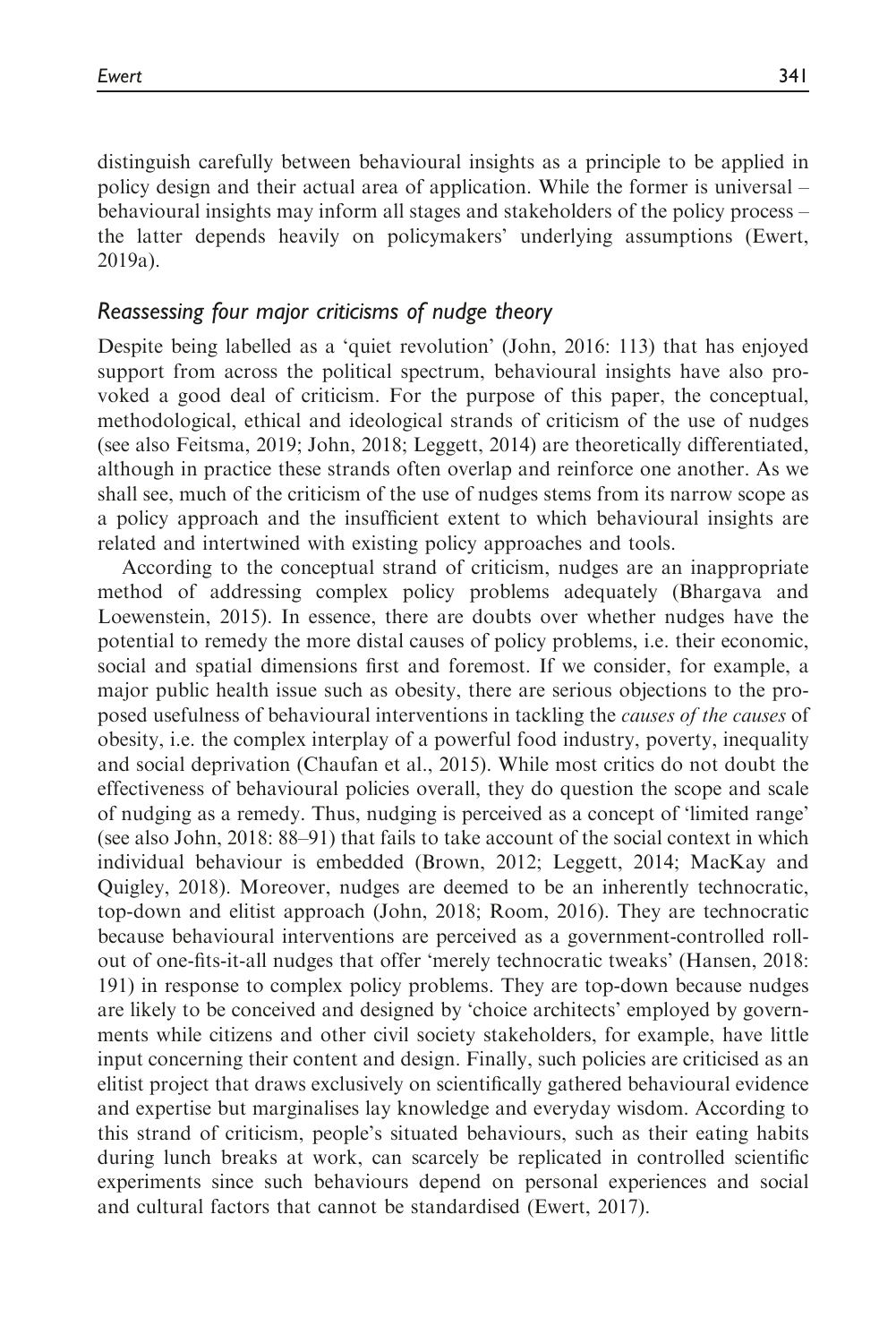The methodological strand of criticism regards nudges as an unsuitable route by which to address the deeper causes of policy problems. As mentioned, behavioural techniques are geared to promoting individual behaviour change based on positivist evidence, based predominantly on RCTs that are conducted in laboratory settings. Due to this methodological monism, current behavioural interventions seem insufficiently capable of reflecting the diversity of people's life-worlds (Spotswood and Marsh, 2016). For example, RCT-driven experiments with nudging citizens to become organ donors do not 'adequately engage with the complex and often fraught context in which family decision-making about organ donation takes place immediately following the loss of a loved one' (Quigley and Farrell, 2019: 197). In addition, methodological bias limits the areas in which behavioural insights can be applied from the outset. Hence, it is stated that BPP requires the whole range of scientific disciplines and methods (van Bavel and Dessart, 2018) to conduct more far-reaching experiments that can be pre-tested and piloted before becoming mainstream policies (Lunn and Robertson, 2018). As this criticism suggests, the methods that underpin most nudges cannot adequately address the 'actual "thorny" behavioural problems that traditional policies often seem to get wrong from the beginning' (Hansen, 2018: 192).

Furthermore, there is fierce debate about the ethics and the political morality of nudges (Bovens, 2009; Selinger and Whyte, 2011). In essence, nudges are perceived as ethically problematic because modified choice architectures systematically override people's own interests (White, 2013). Thus, critics rebut nudgers' claims that they are merely influencing people's behaviour in directions 'as judged by their own preferences' (Thaler and Sunstein, 2008: 10). There are serious doubts over whether citizens would actually agree to well-intentioned nudges that claim simply to be promoting reasonable and rational behaviours. As mentioned previously, nudges reflect 'the behaviour [that policymakers'] want to see' (White, 2013: 101) rather than engaging with citizens' actual preferences in any meaningful way. For example, in contrast to what behavioural policymakers assume, people may have good personal reasons to wish to continue smoking, eating unhealthily or deciding against a medical treatment (White, 2016). So according to ethicists, nudging undermines people's autonomy, self-government and dignity and actively exploits their bounded rationality in order to further the agenda of the policymakers. Such ethical reservations are aggravated by the fact that many nudges work covertly (Oliver, 2015), influencing people's behaviour without ever revealing the normative goals and motivations that lie behind the nudges in a transparent way.

The ideological criticism classifies nudges as a 'political project' (Quigley and Farrell, 2019) and a 'strategic neoliberal project' (Jones et al., 2011: 488). According to this strand of criticism, nudge theory has become a tremendously powerful policy paradigm (Béland and Cox, 2013) to be seen as an instant – though incomplete – remedy to neoliberalism's vexing social problems. According to this strand of criticism, nudging focuses exclusively on the micro-level, i.e. the governance of individual behaviours, while ignoring the more distal (e.g. socioeconomic) factors that underlie such behaviours. It is also claimed that the use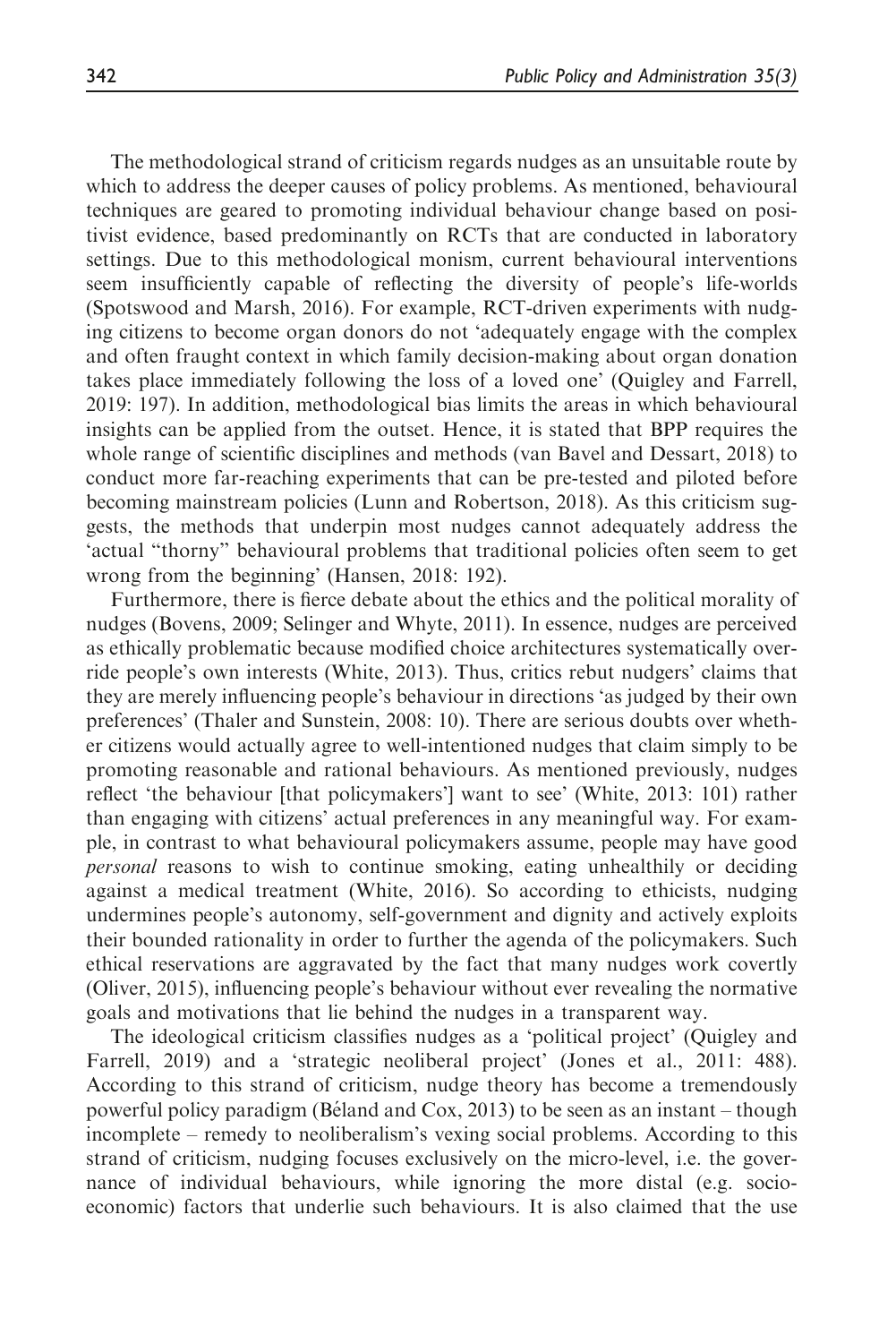of behavioural insights leads to an asymmetric relationship between the omnipotent 'choice architects', who design and implement behavioural interventions, and the infantilised policy targets who comply with policy goals unconsciously by adapting their behaviour in the anticipated manner (Jones et al., 2013). As a consequence, the 'nudgees' risk being made into domesticated citizens whose active participation has been stealthily restricted (Button, 2018; Ewert, 2019b). It is also argued that nudges, as a welcome and easy-to-apply alternative to regulatory forms of governance, ensure the continuation of 'neoliberal governmentality' (Jones et al., 2013) and, by extension, the hegemony of the neoliberal economic model. Accordingly, the success of nudges relies on their convenience as 'as a form of light-touch, low-cost regulation' (Quigley, 2013: 599) which involves little political risk for policymakers. Where nudges prove to be effective, they reinforce the political capacity to act in neoliberal times. Where nudges fail, policymakers will hardly get the blame because, in contrast to costly investments in hardware, infrastructure or subsidy programmes, nudging is a form of intervention that *disappears* as soon as it has been applied. By comparison, more comprehensive and costly (in terms of time and resources) policy approaches that combine behavioural, regulatory and financial tools do not provide the same opportunistic advantage for policymakers and also involve a significant risk of failure.

As we will demonstrate in the next section, behavioural insight experts are well aware that the current use of nudges falls well short of the opportunities that a more mature version of BPP could create for policymakers.

# Under construction: Experts' views on BPP

If BPP is something more substantial than nudging people towards predefined policy goals, the question is: what exactly should it be? This section presents the results of qualitative interviews with experts on behavioural insights. The empirical material generated allows us, as will become clear in the subsequent section, to distil certain conceptual features of and guiding rationales for advanced BPP and also to identify potential weaknesses and unresolved issues in the suggested framework.

### Methodology

In order to put flesh on the bones of a broader concept of BPP, semi-structured 'helicopter interviews' (Hajer, 2006) with *global thinkers*  $-$  i.e. distinguished academics, policy advisers and/or practitioners – on behavioural informed policymaking were conducted. As a qualitative method, helicopter interviews can provide a multi-perspective overview of a phenomenon or discourse (in this case, behavioural insights) within an emerging field (in this case, BPP) (Hajer, 2006). To capture a wide range of knowledge and expertise on behavioural policymaking, the interviewees were selected based on systematic internet research. The following selection criteria were applied: interviewees should have 'expert' status as demonstrated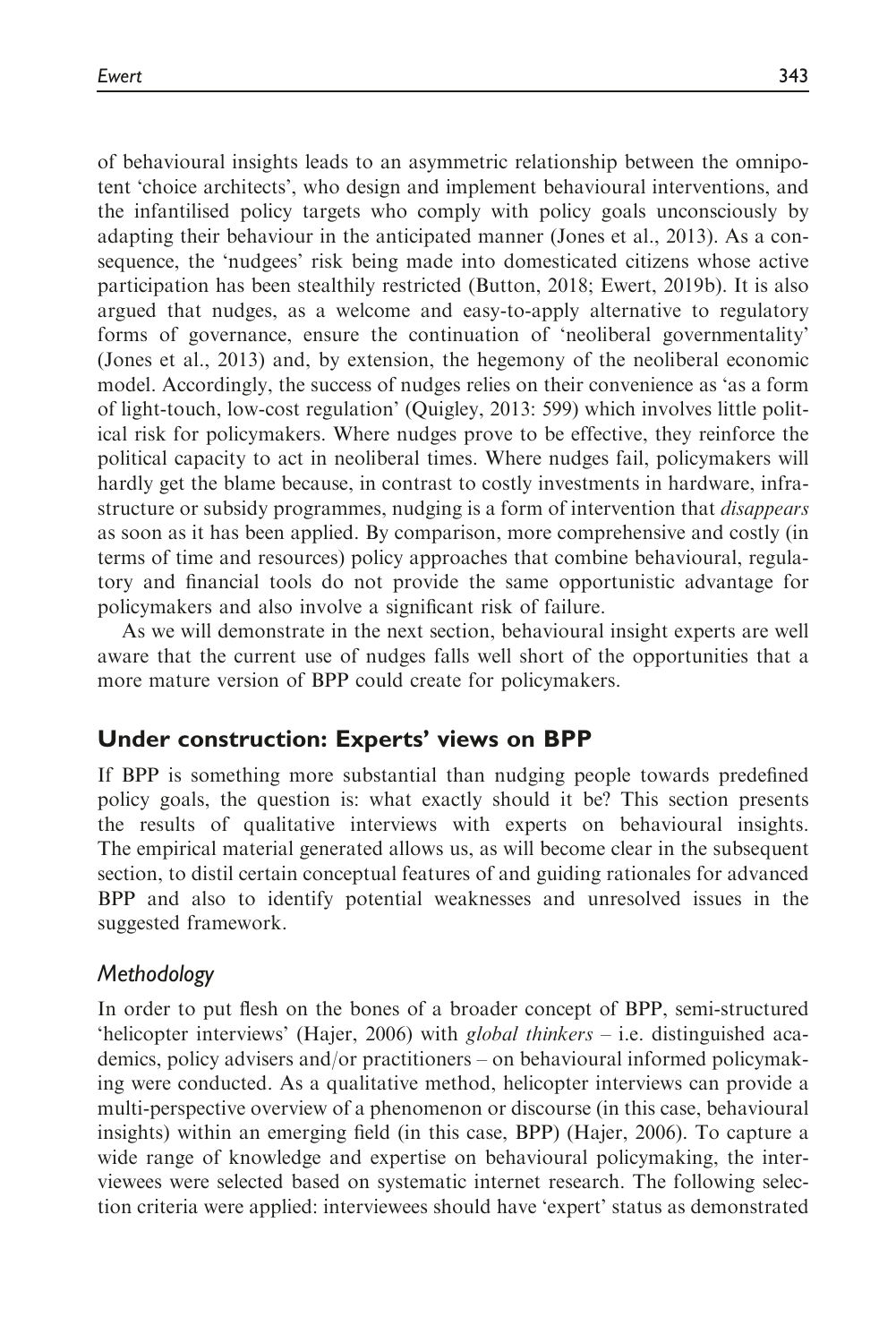Table 1. Key interview questions.

- 1. How would you define the state of the art with respect to the use of behavioural insights?
- 2. Which policy problems are currently being addressed through behavioural interventions? Which not?
- 3. Which stages of the policy process could be informed by behavioural insights?
- 4. How does BPP relate to other policy approaches and instruments? Are there any signs of policy integration?
- 5. What are your predictions for the future of BPP?

BPP: Behavioural Public Policy.

by high-ranking publications and/or a senior position in a Behavioural Insights Team (BIT) or academia (ACA). Due to the 'helicopter' nature of the interviews, not only advocates of behavioural insights and BIT employees were identified but also critical allies and observers who have experienced the assumed behavioural turn in public policy at first hand. Here, steps were taken to ensure a balanced view on BPP, which, nota bene, was approached as a policy paradigm under construction or in the making. It was thus possible to study both the inherent dynamism and the potential pitfalls of the development of BPP.

A total of 20 experts – 11 from BITs and 9 from academia – were approached by e-mail. Ten experts – five from academia including two hybrids conducting behavioural experiments in an academic setting but maintaining close contacts with BITs and five from BITs including one hybrid with close contacts with academia – agreed to be interviewed. The interviewees were distributed across various geographical regions: four came from the UK, three from continental EU member states, two from Australia and one from the US. Using a semi-structured format (see Table 1), interviews (Intw1–10) took place either face-to-face (four) or using Skype technology (six). The interviews lasted between 31 and 65 minutes and were fully recorded, transcribed and anonymised. The interview data were examined through an iterative analysis process using the coding software MAXQDA. First, all the transcripts were read carefully. Second, the main codes such as 'evolution of BPP', 'policy experimentation' or 'nudge units' were defined based on the interview content compiled. Third, single interview sections – which were restricted to one paragraph – were assigned to one or multiple codes. Furthermore, where necessary to interpret the content more accurately, sub codes were assigned such as 'underlying philosophy' for the main code 'evolution of BPP'. During this process, two additional main codes – 'limits to BPP' and 'policy integration' – were added to take account of the finding that many interviewees only saw merits in behavioural approaches if they were combined with other policy tools. The final coding framework (see Table 2) resulted from four rounds of reading and selective coding. The following section summarises the results of the interview analysis divided into three recurring themes (see sections *Adopting a behavioural lens: 'We don't just do* nudges'; Moving on to bigger problems and 'a wider range of behaviours'; and Implications for policymaking: 'the holy grail is to integrate better'). In order to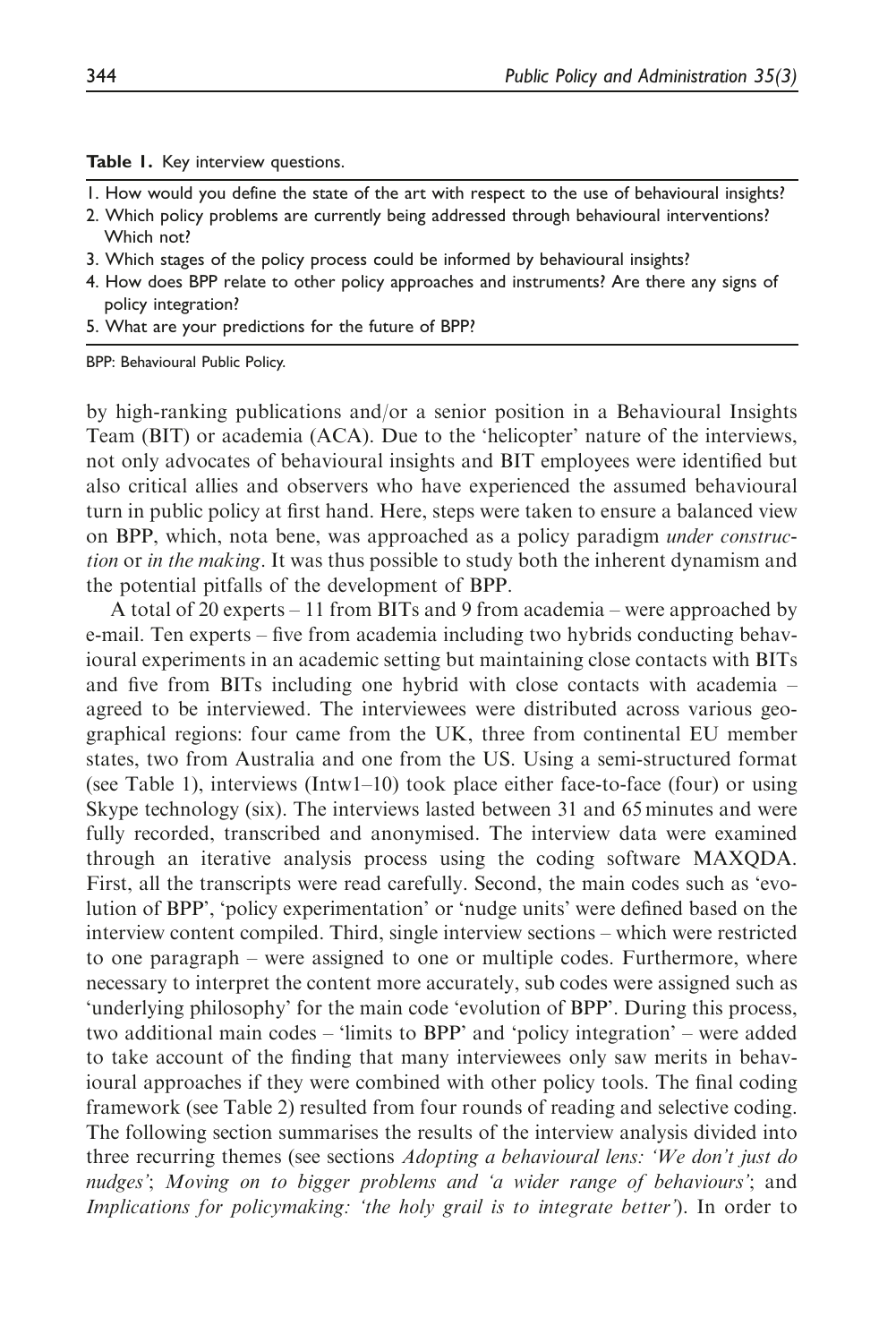| <b>Table 2.</b> Coding framework and frequency of codings. |                 |            |  |
|------------------------------------------------------------|-----------------|------------|--|
| Code                                                       | Frequency       | Percentage |  |
| Policy integration                                         | 53              | 9.11       |  |
| Health policy\approaches                                   | 50              | 8.59       |  |
| Health policy\applying BPP to health                       | 42              | 7.22       |  |
| Realm of BPP\evolution of BBP                              | 35              | 6.01       |  |
| Realm of BPP\policy design                                 | 34              | 5.84       |  |
| Nudge units                                                | 34              | 5.84       |  |
| Nudging policymakers\nudging professionals                 | 30              | 5.15       |  |
| Policy experimentation\methods                             | 28              | 4.81       |  |
| Limits of BBP                                              | 25              | 4.30       |  |
| Realm of BPP\philosophy                                    | 25              | 4.30       |  |
| Realm of BPP\policy experimentation                        | 21              | 3.61       |  |
| Realm of BPP\future of BBP                                 | 21              | 3.61       |  |
| Future of BBP\scope of problems                            | 19              | 3.26       |  |
| Collective behaviour\organizational behaviour              | 19              | 3.26       |  |
| Realm of BPP\collective behaviour                          | 18              | 3.09       |  |
| Realm of BPP\nudging policymakers                          | 18              | 3.09       |  |
| Behavioural science                                        | 18              | 3.09       |  |
| Policy design\examples                                     | 17              | 2.92       |  |
| Policy experimentation\use of evidence                     | $\overline{14}$ | 2.41       |  |
| Behavioural science\realm of BPP                           | 12              | 2.06       |  |
| Health policy\social determinants of health                | 9               | 1.55       |  |
| Realm of RPP standardization processes                     | 9               | <b>155</b> |  |

BPP: Behavioural Public Policy.

facilitate the allocation of the interview quotations, the experts' respective field of work is indicated (e.g. Intw4\_ACA).

Realm of BPP\standardization processes 5 1.55 Behavioural science\behavioural economics <br>
1.20 Realm of BPP\citizen engagement 6 1.03<br>Policy evaluation 6 1.03 Policy evaluation 6 0.86 Evolution of BBP\application fields 5 0.86 Citizen engagement\examples 4 0.69 Social determinants of health\health inequality 4 4 0.69 TOTAL 582 100.00

## Adopting a behavioural lens: 'We don't just do nudges'

Frequently used vocabulary served as an initial indicator in determining how behavioural policymaking has been developed in recent years. While the terms 'behavioural science' and 'behavioural insights' were used spontaneously in relation to behavioural policymaking, the interviewees did not use the fairly academic term 'Behavioural Public Policy' (Oliver, 2017) to describe a 'landscape which is evolving very quickly' (Intw2\_BIT). Nor was the term 'nudge' used as a synonym for the application of behaviourally informed policies. Respondents admitted that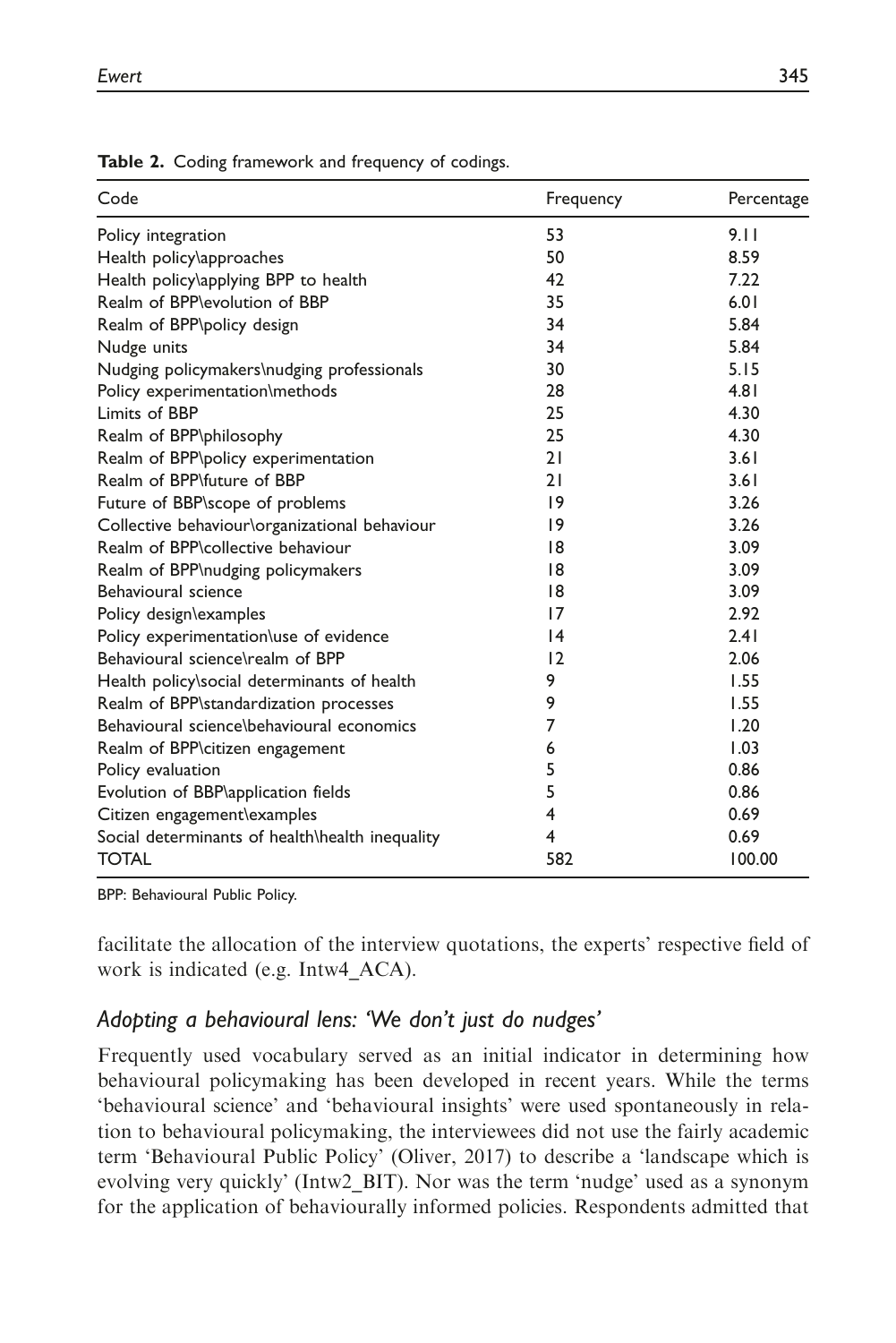Thaler's and Sunstein's (2008) magic formula has accelerated and amplified the 'systematic and rigorous application of behavioural insights into the policymaking process' (Intw3\_BIT). But while 'nudge 2008 gave it a big push' (Intw3\_BIT), nudging was primarily seen as 'rhetoric' (Intw4\_ACA) that is only suitable for a limited range of purposes. Nudge's initial strength as a catchy, intuitive and simple concept was considered to be somewhat obtrusive with respect to the further evolution and maturation of BPP, which needs to 'understand complex behaviours' (Intw10\_BIT). Interviewees from BITs also took the same position, stating that in most cases 'small nudges aren't going to solve the entire problem' (Intw8\_BIT).

While nudging is perceived as 'a narrow subset of one way of applying behavioural insights' (Intw3\_BIT), a broader version of behavioural policymaking was framed as the application of a 'behavioural lens' (Intw8\_BIT) to the entire policy process. Ideally, behavioural insights ought to be 'part of the way every policymaker thinks about policy' (Intw1\_ACA). One interviewee, who specialises in public health and was somewhat sceptical of recent nudge policies, illustrated this claim by stating that 'behavioural sciences are the sewage system of the 21st century' (Intw7\_BIT), by which he/she meant a basic prerequisite for achieving societal progress. By and large, the interview data reinforces Oliver's (2017: 174) conclusion that BPP remains 'somewhat nebulous and ill defined' so far. According to the BIT employees, state-of-the-art behavioural policymaking requires, above all, a specific attitude or mind-set rather than a predefined set of criteria that constitutes BPP. Hence, behavioural policymakers ought to be free of assumptions and prejudgments, 'starting with a clean sheet and going after what is the real issue they want to solve  $(\ldots)$  what are the best tools to solve the issue' (Intw2\_BIT). Although this view remains controversial – there are good reasons to argue that policymaking is, by definition, driven by underlying assumptions that preclude non-judgemental attitudes from the outset (Ewert, 2019a) – it does reflect practitioners' pragmatic notion of BPP, which always starts by 'asking what the problem is' (Intw8\_BIT). Following this line, advanced BPP is constituted as the complete opposite of technocratic tweaks, i.e. a 'whole-systems approach (...) being applied across whichever model you want to think about' (Intw7\_BIT). Hence, every policy issue could be examined through a behavioural lens. Taking this claim seriously means shifting attention from individual choice architectures to a wider range of 'behavioural connections' (Intw9\_ACA) perceived as each and every stakeholder interaction throughout the policy process. According to this line of thinking, providing evidence-based information on behavioural connections which go beyond economic insights (i.e. heuristics and biases) would allow a more 'radical use of behavioural science' (Intw5\_ACA). Thus, BPP is 'always more than just nudge (...) it's about an understanding of how people actually behave and practice to improve how policy is made' (Intw8\_BIT).

If we accept such a broad notion of BPP as a starting point, clarifying its methodological foundation comes next. Most respondents argued for 'methodological diversity' (Intw5\_ACA) even if RCTs remain, as reiterated by one BIT member, the 'gold standard of evaluation methods' (Intw8\_BIT). In contrast to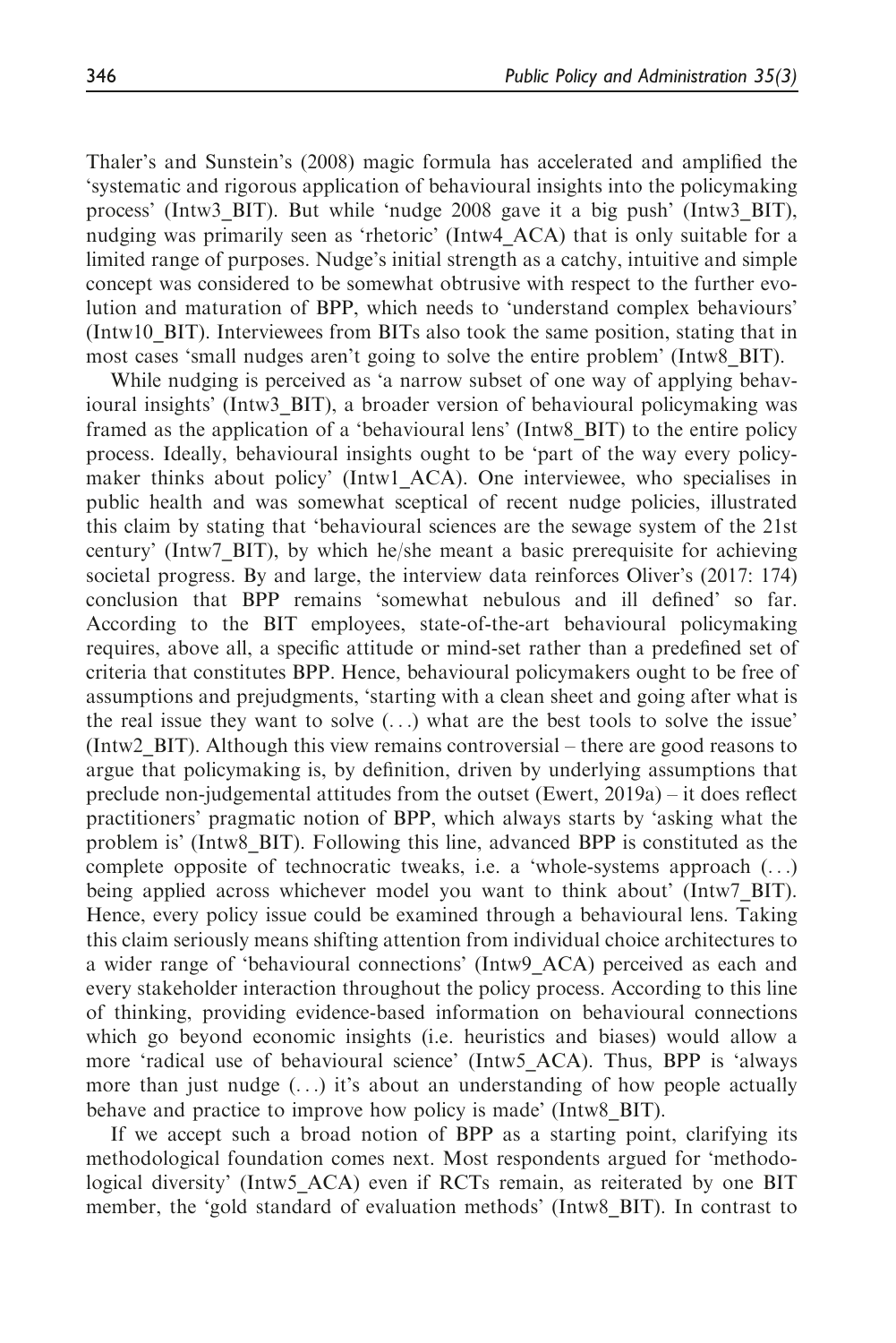the methodological criticism of nudges, BPP is labelled as a creative 'try and test approach' (Intw9\_ACA) with an 'affinity to mixed methods' (Intw1\_ACA). Qualitative methods in particular allow us 'to zoom in particular contexts' (Intw3\_BIT) in order to investigate whether a policy problem has a 'behavioural component to be engineered with behaviour levers' (Intw1\_ACA). As a rule of thumb, it is advisable 'to match your method to the research questions' (Intw5\_ACA). In particular, addressing more difficult policy problems – say the behavioural impact of urban environments on childhood obesity (Guy's and St Thomas' Charity, 2018) – calls for 'robust evaluation' (Intw8\_BIT) based on mixed methods. When it comes to childhood obesity, policy evaluation in advance may reveal 'what the behavioural impact of different kinds of interventions might be' (Intw8\_BIT). All being well, further 'embedding [of] behavioural insights into the policymaking process' (Intw3\_BIT) could facilitate an impartial selection of policy instruments – 'like a regulation or a directive, but not necessarily a nudge' (Intw3\_BIT).

### Moving on to bigger problems and 'a wider range of behaviours'

Almost subconsciously, behavioural policymaking 'started off with the sort of simpler problems' (Intw8 BIT) such as choice architectures in canteens or default settings in pension schemes. One interviewee who regularly advises behavioural policymakers remarked on this choice by stating that 'there's no point in going in with something incredibly risky (...) unless you've built a long-term relationship with policymakers' (Intw9 ACA). Hence, the time needs to be ripe in order to address 'questions that are a bit more difficult' (Intw8\_BIT). Shifting the focus to 'more complex behaviours' (Intw8\_BIT) – on which there was an unspoken consensus among all interviewees – will require context-specific behavioural interventions. For example, if schools are located in deprived neighbourhoods, students' eating habits will not be changed through modified choice architectures alone but will depend on multiple 'environmental pressures that are driving behaviour' (Guy's and St Thomas' Charity, 2018). Accordingly, major problems such as social inequality and poverty can only be tackled by 'using behavioural insights in tandem' (Intw10 BIT) with other approaches (see section *Implications for pol*icymaking: 'the holy grail is to integrate better'). Drawing from the richness of behavioural science could reveal various aspects of a particular policy problem by distinguishing 'what is behavioural, what is systemic' (Intw2\_BIT): 'People tend to be couch potatoes, which is a behavioural aspect, but it might be the case that there are no footpaths where you can walk, that will be a systemic problem' (Intw2\_BIT).

The interviewees repeatedly stated that BPP has not yet been fully rolled out and continues to be stuck in a prolonged pilot phase: the application of behavioural science 'across the spectrum' (Intw7\_BIT) is still pending. Most respondents concurred with the conceptual criticism that, so far, behavioural interventions have been directed almost exclusively at changing the individual behaviour of citizens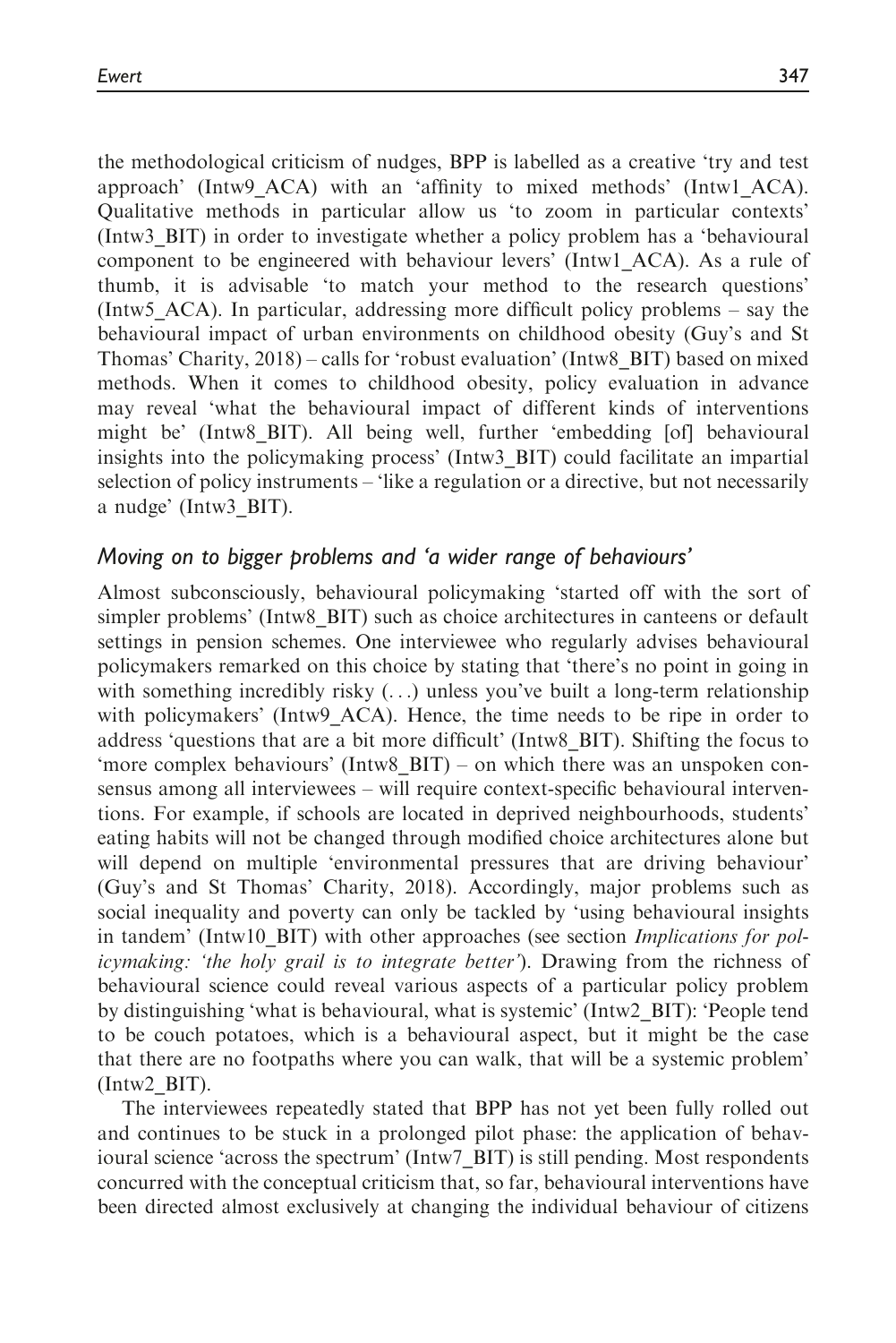and consumers. Some interviewees referred to ideological motives for this, stating that in 'the neoliberal world space, the behaviourist turn is incredibly strong' (Intw4\_ACA). Accordingly, the current use of behavioural insights represents just 'another piece of government policy that privileges individual-level change' (Intw10\_BIT). Similarly, one interviewee strongly criticised a recent decision by an Australian commission for health and medical research stipulating that 'nudge units' should be the only stakeholder outside the healthcare system to receive funding for providing health prevention: 'Nudge is the closest thing for someone who has a limited understanding of how you could change societal structures' (Intw6\_ACA).

In contrast to this narrow interpretation of the potential of behavioural insights, the interviewees suggested additional objectives and forms of BPP.

First, policy efforts to change individual behaviour should not be limited to the micro-level but also encompass behavioural biases that occur at the mesoand macro-levels, i.e. changing the behaviour of policymakers and public servants. What is academically termed 'Behavioural Public Administration' (Grimmelikhuijsen et al., 2017) and 'Behavioural Government' (BIT, 2018) are as yet untapped variants of BPP: 'We wouldn't be logically consistent if we were eager to apply behavioural insights for everybody but not to policymakers themselves' (Intw3\_BIT). Given the fact that policymakers have to constantly 'weigh up the pros and cons of incredibly complex situations' (Intw5\_ACA), their decisionmaking processes would be likely to benefit from behavioural insights. For example, the regular use of 'reference base cases' (Intw2\_BIT) that inform policymakers 'what happened in other contexts that are similar to their own context' (Intw2\_BIT) were deemed valuable in arriving at the best possible decisions. Moreover, the respondents expect a further push towards BPP if behavioural insights are applied thoroughly at the level of public servants and welfare professionals. Building a robust 'infrastructure informed by behavioural science' (Intw7\_BIT) at the level of policy implementation and delivery was seen as a prerequisite to further establishment and standardisation of the use of behavioural science. Furthermore, public administrations and professional associations could also apply behavioural insights to improve their own affairs, e.g. 'to de-bias recruitment procedures' (Intw2\_BIT) or to 'make it easier for professionals to adhere to guidance' (Intw7\_BIT). In addition, mandatory 'behavioural science training' (Intw1\_ACA) for service-delivery staff was deemed indispensable to supporting behavioural change on the side of service users.

Second, it is advisable to apply behavioural insights to the shaping of collective and organisational behaviour. To 'actually influence organisational choice[s]' (Intw4\_ACA) in public policy would require the utilisation of the largely unexploited 'empirical science of how groups make decisions' (Intw5\_ACA). Organisational behaviour, although composed cumulatively of individual human behaviours, deviates significantly from individual behaviour in that it is more structured, long-term oriented and less impulsive. Adopting Kahneman's (2011) phraseology, this means that you 'do not see a lot of system 1 thinking'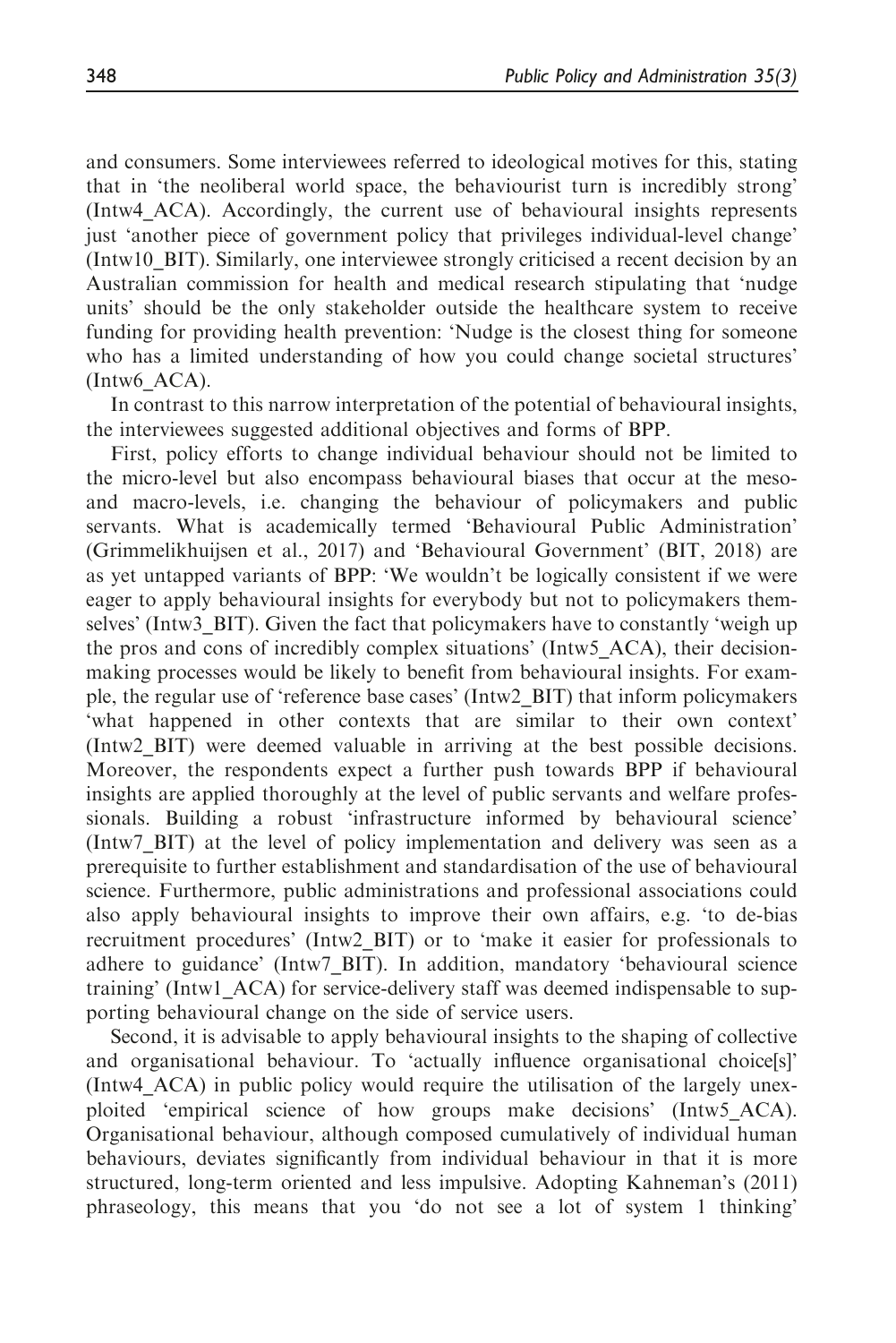(Intw3\_BIT) in organisations. Nonetheless, interviewees claimed that 'there are behaviours within an organisation that you can change' (Intw3\_BIT) through behavioural interventions. In the face of serious organisational failures, such as planning fallacies due to over-optimism when estimating construction times or costs, advanced BPP could provide benefits by taking greater account of 'our old field of organisational psychology' (Intw3\_BIT). Drawing from insights from this subfield of behavioural science could enable us to 'make government work in a coordinated and joined up way' (Intw2\_BIT) and to 'change the culture of organisations' (Intw3\_BIT). Likewise, behavioural insights could lead to a more constructive attitude towards the errors that occur within organisations. If used to design indicators that incentivise rather than prevent risk management and reporting, 'you can have a big impact on employees (...) but also more widely on the organisation itself' (Intw2\_BIT).

To summarise, policymakers have only just started to think about 'how to translate what has been done for individuals to organisations' (Intw1\_ACA). However, this is precisely where interviewees see the most potential for expanding the future application of BPP. But this would require the disconnection of behavioural policymaking from individuals in the first place – a decisive step that has not yet been taken. After all, behavioural evidence can refer to several subjects, including collective stakeholders such as policy departments and government agencies. Since these stakeholders have the power to massively shape people's lives and society as a whole (Room, 2016), it is deemed more effective to look at targeting collective and organisational behaviour rather than merely nudging individuals (Feng et al., 2018).

#### Implications for policymaking: 'the holy grail is to integrate better'

Much of the fuss and controversy about the current use of behavioural insights in public policy stems from the misleading assumption that nudging is a stand-alone concept. Nonetheless, state-of-the-art thinking on policy design argues that behavioural insights are an additional layer to the policymaking process, i.e. that existing policy instruments are either complemented by behavioural tools or affected by a 'behavioural spin' (Loer, 2019). In particular, it is stated that policy responses to complex behaviours require 'a mix of policy tools to be deployed' (Howlett, 2018: 116).

As it turns out, policy integration – i.e. using behavioural insights in tandem with conventional policy tools in order maximise the effectiveness of public policy that focuses on individual and structural aspects of policy problems – remains BPP's unfinished business. Cited as the 'most promising frontier' (Intw1\_ACA) of BPP, the interviewees virtually unanimously recommended the application of a behavioural lens to the policy design process in order to clarify 'what sort of problems [...] you have' (Intw9\_ACA). Characterised as a frequently 'overlooked phase when designing policies' (Intw2\_BIT), problem scoping could benefit greatly from behavioural evidence. In this regard, the strict observance of the task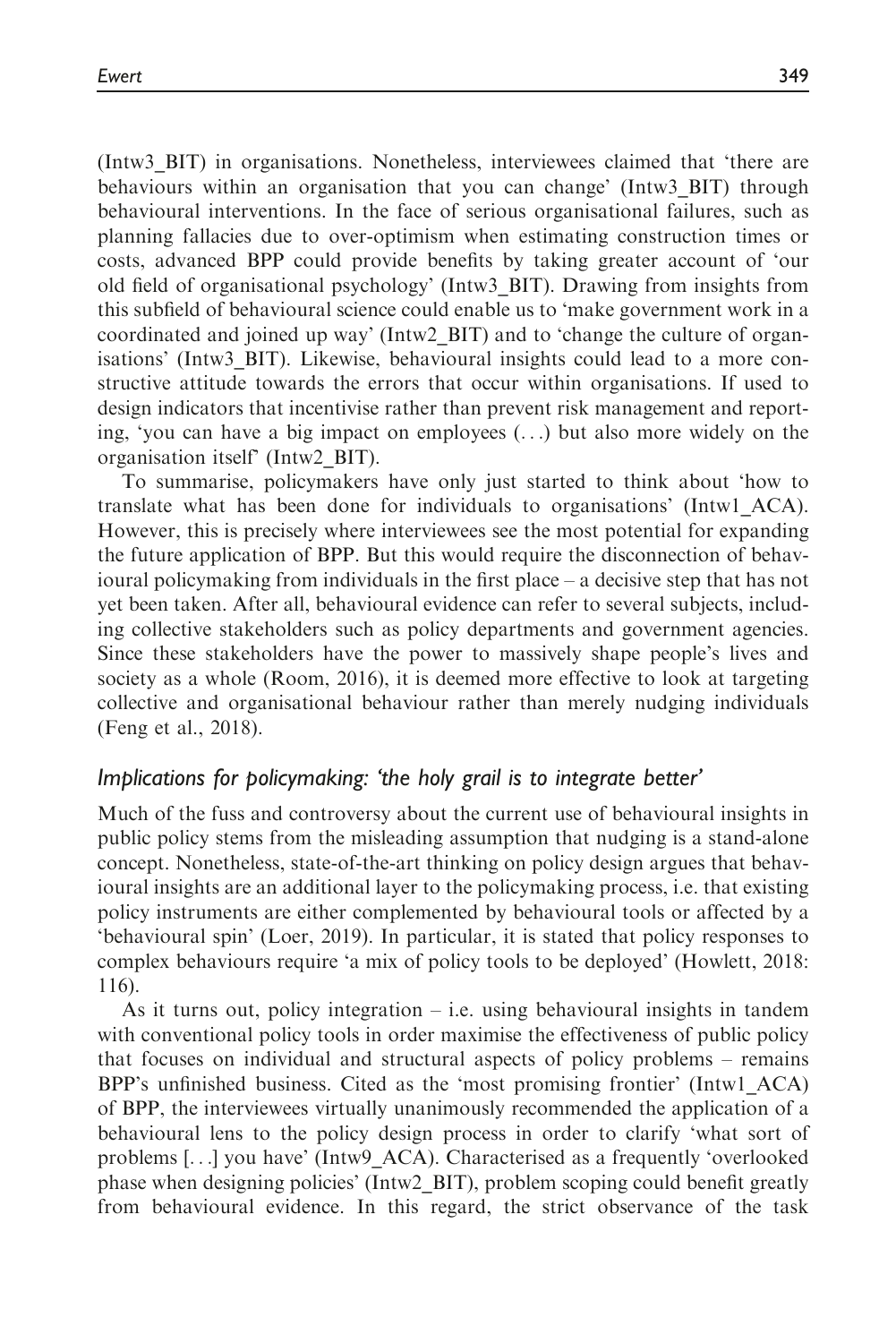sequence 'Target, Explore, Solution, Trial and Scale (TEST)' (Intw8\_BIT) would allow policymakers 'to explore a problem and come up with possible solutions' (Intw5\_ACA) in a more systematic way. As such, behavioural insights are described as a lever to 'really make sure that we're asking the right questions' (Intw8\_BIT).

Thus far, behavioural interventions have too often been 'not dressed up with something else' (Intw10\_BIT) but presented as the *only* solution available to tackle policy problems. Hence, the theoretical assumption that 'combinations of interventions probably have a synergy effect' (Intw4) is scarcely reflected in policymaking practice. The UK's current obesity policy, which applies behavioural insights in combination with other policy tools such as the 'sugar tax' is described as a rare exception in this regard (see also Smith and Topprakkiran, 2018). Nonetheless, the respondents assessed the quest for 'comprehensive tools and frameworks' (Intw7\_BIT) in behavioural policymaking differently. Some BIT members stated that regulations and financial incentives could be applied in tandem with behavioural interventions to 'structure attacks in order to have the maximum impact' (Intw8\_BIT). Other respondents doubted that such a smooth and seamless combination of behavioural and non-behavioural policy instruments and approaches would be feasible due to the very different 'ideological and dogmatic beliefs' (Intw4\_ACA) in which they are rooted. Generally speaking, advocates of behavioural and structural policy interventions often work in different silos of government and 'do not talk to each other' (Intw4\_ACA). As a result, developing a coherent vision for BPP across sectors is highly unlikely to occur of its own accord. There would need to be a political desire and close monitoring by governments in order for this to happen. Policy integration would be more likely to succeed if teams of mixed representatives from different policy camps – directly 'accountable to the executive' (Intw4\_ACA) – were established in order to develop comprehensive policy approaches. The fear is that persistent ideological narratives – i.e. governments' attitude of 'tell[ing] people to change their behaviour and everything will be absolutely fine' (Intw10\_BIT) – may mean that the need to pursue cross-sectoral cooperation in practice goes unmet.

Finally, the interviewees repeatedly stressed that behavioural insights are no 'extra grade panacea' (Intw10\_BIT) and no substitute for 'stricter interventions – sanctions, legislation, spending money' (Intw4\_ACA). Referring to health policies, one critical observer of the work that is done by BITs stressed that behavioural interventions may be 'one component but only if public health gets adequately funded' (Intw4\_ACA). It was also pointed out that there is the real risk that behavioural science could 'oversell its efficacy' (Intw1\_ACA) and create 'false expectations' (Intw2\_BIT) among policymakers, who are all too willing to 'buy into that sort of stuff' (Intw10\_BIT). This is especially true in relation to complex policy problems that are 'not very intuitive, not easily articulated and don't capture political and public attention' (Intw10\_BIT). In sum, there was a good deal of scepticism regarding whether advanced BPP will become as prominent and powerful a paradigm as nudge practices have become in recent years,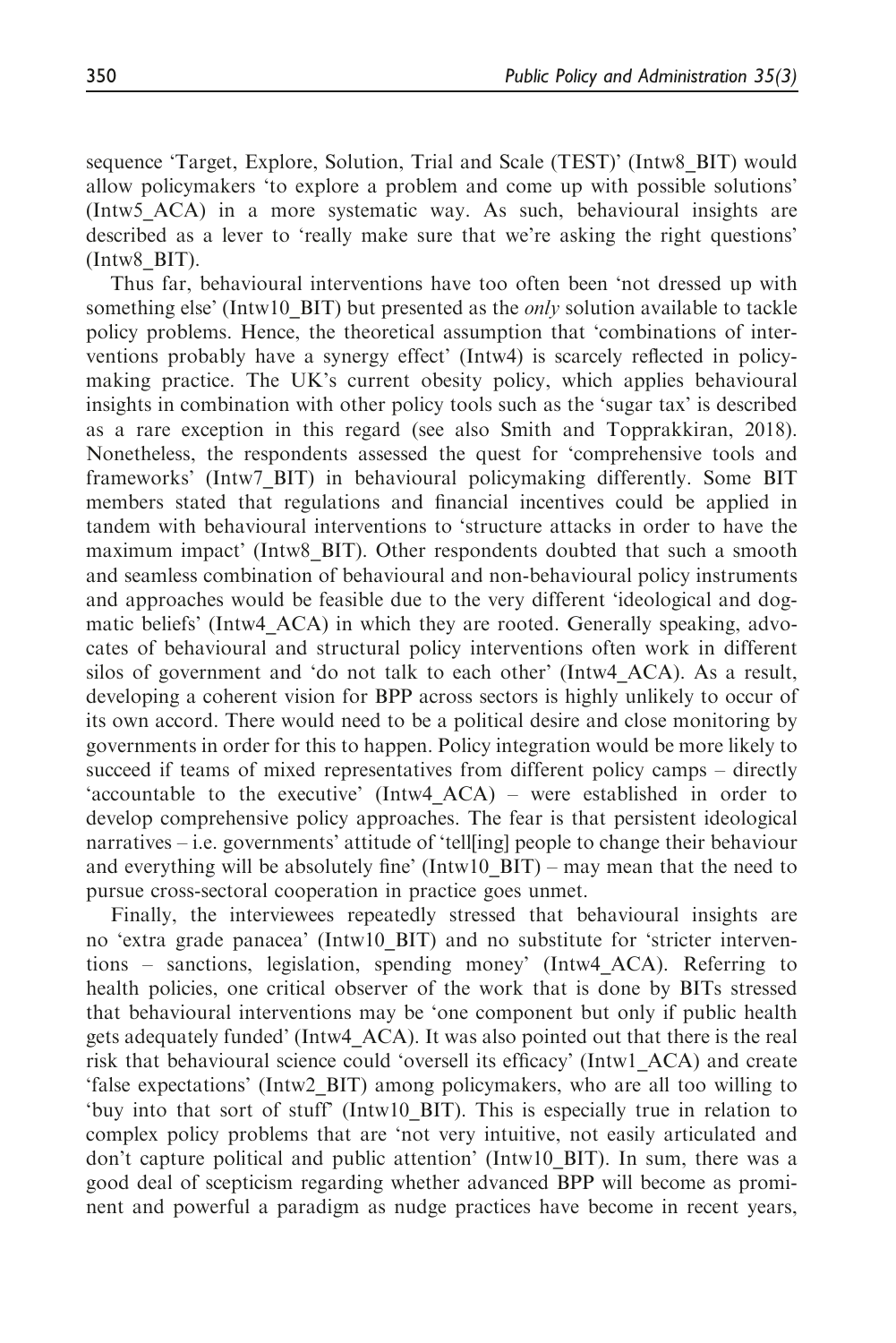since it is neither easy to communicate nor offers immediate remedies to policy problems.

# Towards advanced BPP

A key finding to be drawn from the interviews is that while nudging has become mainstream, BPP remains a provisional concept that is still in the making (see also Feitsma, 2019: 224–227). While there is broad consensus that BPP goes much further than nudging and individual behaviour change, the conceptual features and guiding rationales of advanced BPP remain unclear and require further specification. Building on the analysis of the interview data, this section will sketch out the characteristics of advanced BPP, and go on to discuss whether advanced BPP might be better able to withstand the criticism that has been directed at the use of nudge tactics.

## Using behavioural insights throughout the policy process

As shown in the previous section, experts on behavioural insights wish to see a more flexible and practical application of BPP. Indeed, those experts who have been working with behavioural insights since the pre-nudge age (Graf, 2019) are particularly dissatisfied with the excessively narrow notion of how behavioural insights should be applied, as illustrated by one revealing quotation from the interviews:

I'm probably one of the people who is less sold on the core impulsion to behavioural insights than some of my colleagues because, everything I see that comes from the behavioural insights unit, which used to be part of government, and is not independent, allegedly, looks to me just like not dressed up with something else. And I think for me that's a challenge to behavioural insights people, to say or to prove that there is more to behavioural insights than nudging people. (Intw10 BIT)

In order to illustrate the difference between the practice of nudging and advanced BPP, the theoretical framework of the former needs to be revisited (for an overview, see Table 3).

With regard to its scientific footing, the nudge approach emerged from behavioural economics and psychology (which are strands of the social sciences), while advanced BPP draws more broadly from 'behavioural and social sciences, including decision making, psychology, cognitive science, neuroscience, organisational and group behaviour' (OECD, 2017: 3). However, the elements of BPP that come from beyond behavioural economy and psychology have remained significantly underutilised; this chiefly concerns insights that explain how behaviours are embedded in and shaped by environments and people's life worlds. For instance, social identity theory – a social-psychological approach – offers a much more detailed explanation of lasting behavioural change that is based on the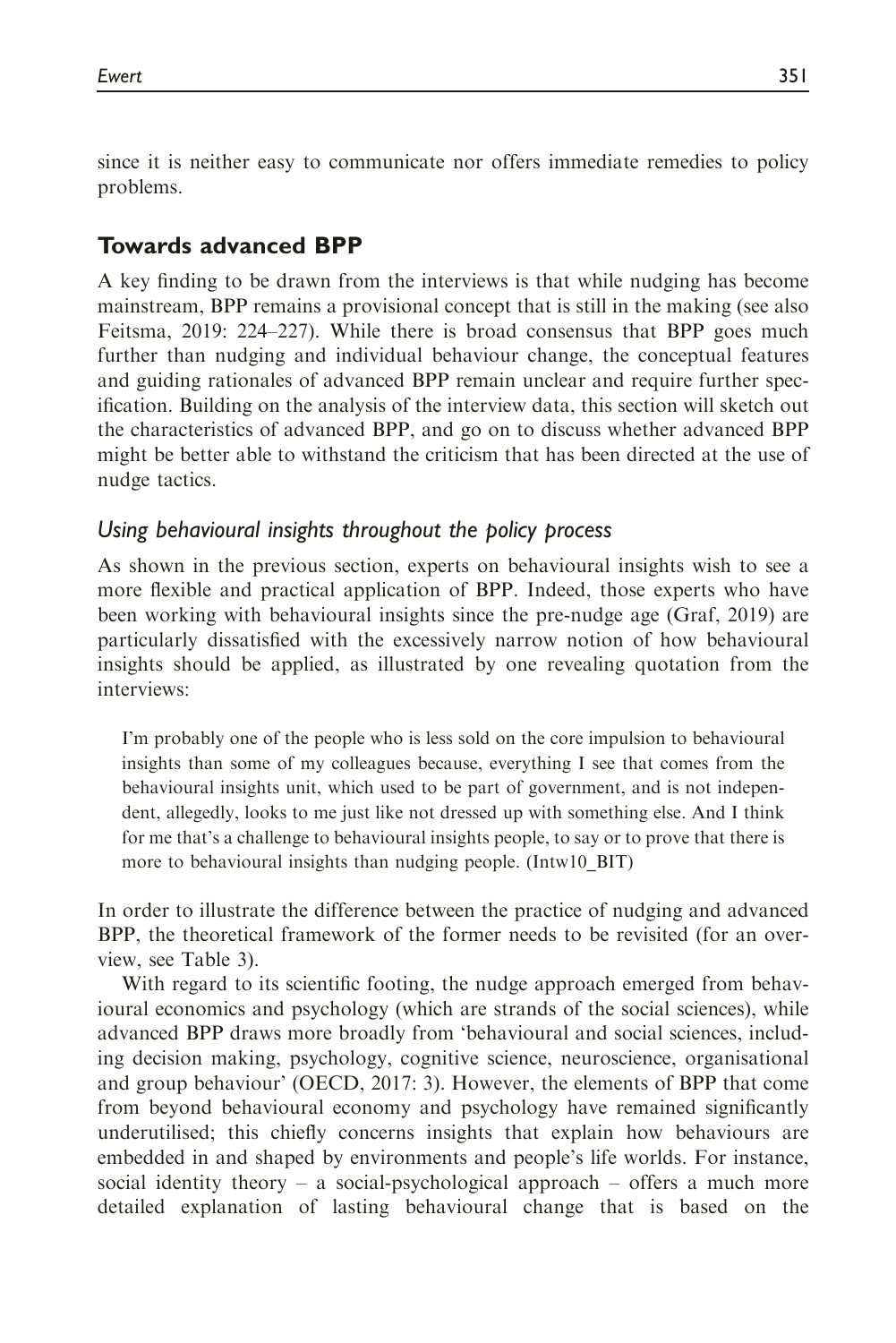|                                | Nudge                                                                       | <b>Advanced BPP</b>                                                                                                  |
|--------------------------------|-----------------------------------------------------------------------------|----------------------------------------------------------------------------------------------------------------------|
| Scientific footing             | Behavioural economics and<br>psychology                                     | Behavioural and social sciences<br>(incl. but not limited to<br>hehavioural economics and<br>psychology)             |
| Methods                        | Quantitative methods (i.e.<br>mainly random control trials)                 | Mixed (i.e. qualitative and quan-<br>titative) methods                                                               |
| Scope                          | Selective intervention (i.e.<br>technocratic tweak)                         | Whole systems approach                                                                                               |
| Level of policy<br>integration | Low (stand-alone concept)                                                   | High (i.e. a natural component of<br>policymaking)                                                                   |
| Approaches and<br>instruments  | Nudging (in line with the<br>MINDSPACE framework)                           | All policy instruments with a<br>'behavioural spin', including<br>'nudge plus', boosts, etc.                         |
| Targets                        | Citizens, consumers and end-<br>users                                       | All stakeholders (incl. policy-<br>makers, public servants) and<br>organisations                                     |
| Dominating policy<br>rationale | Individual behavioural change                                               | 'Applying a behavioural lens'<br>throughout the policy process                                                       |
| Scope of problems              | Limited (i.e. low-hanging fruits)                                           | Wide                                                                                                                 |
| Example                        | Changing choice architectures<br>in canteens<br>(e.g. 'Smarter lunchrooms') | Behaviourally informed multi-<br>stakeholder policies to<br>improve the supply of healthy<br>food in social settings |

Table 3. Characteristics of nudge versus advanced BPP.

BPP: Behavioural Public Policy.

internalisation of social norms, rather than the strategic exploitation of social norms. Mols et al. (2015: 94) state that 'nudgers' neither 'engage with people's social psychology' nor 'tap into people's social identities' – a conclusion that would lend credence to calls for a more holistic (i.e. multidisciplinary) concept of behavioural policymaking. Moreover, insights from anthropology and social marketing could be used to understand the sociocultural and environmental reasons for certain behaviours. For example, Al-mosa et al. (2017: 14) adopt a behavioural ecological framework to study the 'complex interplay between individual, social, and environmental factors' that lead to littering behaviour in public parks. Without ignoring individual responsibility, they conclude that a 'combination of structural modifications and turning the focus toward actors within the system' fits best when seeking to prevent littering behaviour. This leads us to the methodological basis of advanced BPP. As suggested in the interviews, ideally this would seek to combine quantitative and qualitative research in a mutual reinforcing way. While RCTs are deemed indispensable to conducting large-scale experiments, qualitative methods – interviews, participatory observation or focus groups – allow for a fuller exploration of the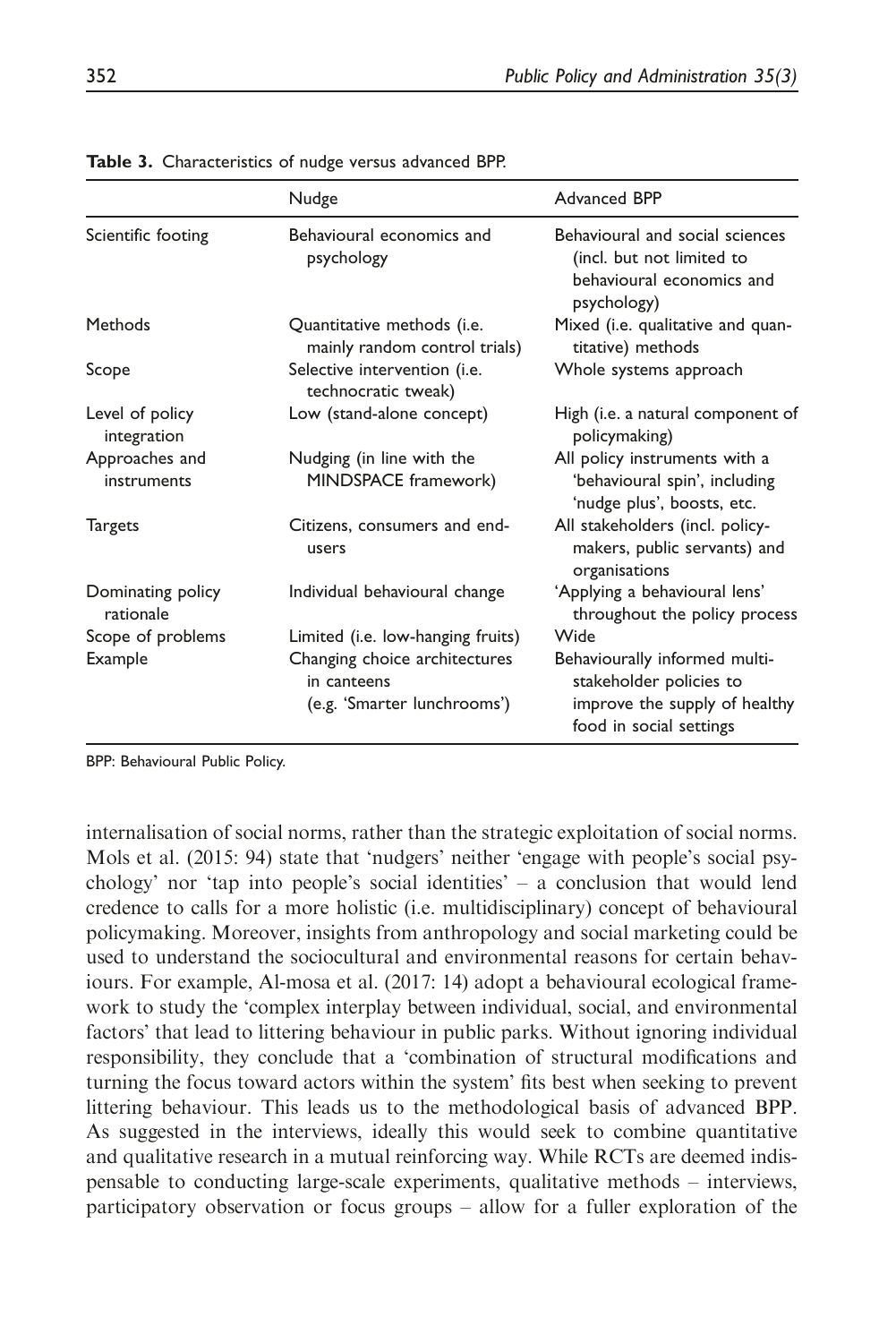social context in which BPP should be applied (van Bavel and Dessart, 2018). Defined as a multi-disciplinary and multi-methodological approach, advanced BPP seems to be superior to the nudge's individual-centred conceptual design.

Another conceptual feature concerns the scope of behavioural policymaking. Nudge tactics are criticised as selective interventions suited exclusively to use during the stage of policy implementation; by contrast, advanced BPP would suggest the use of behavioural insights as a kind of universal means throughout every stage of the policy process – from problem scoping and definition, through policy design and implementation to policy evaluation. Thus the application of a 'behavioural lens' to improve the policy process as a whole is seen as a key rationale for advanced BPP. Behavioural policymaking could take different forms and have different uses: problem scoping and definition may benefit from qualitative studies of people's behaviour in situated actions and social contexts (rather than when prompted in experiments); behaviourally informed policy design, meanwhile, would require evidence on human behaviour for the purpose of 'matching policy tools and their targets' (Howlett, 2018). While nudges may be deployed to facilitate policy implementation, other behavioural approaches such as 'budges' (Oliver,  $2015$ ) and 'boosts' (Hertwig and Grüne-Yanoff,  $2017$ ) could play a vital role too at this particular stage of the policy process. Ultimately, it would be up to behaviourally informed policy evaluation to examine what works and what not; in other words, to provide evidence on the effectiveness of policy interventions.

Behavioural insights could be also used to achieve a wider range of policy aims. Thus, rather than being restricted to achieving individual behaviour change, advanced BPP may be suited to multiple purposes (e.g. using behavioural insights to inform the selection of policy tools). Linked to this rationale, there is an extension of the targets of behavioural interventions: advanced BPP seeks to influence the behaviour of every stakeholder in the policy process, including policymakers, public servants and organisations. Advanced BPP could also contribute to tackling more complex policy problems. Smarter lunchrooms (Wansink, 2014: 101) designed to nudge students towards healthier meal choices will have a limited overall impact if, for instance, schools are located in 'food deserts' (Shaw, 2014) that preclude access to healthy food  $-$  a factor that may have a much greater impact on students' health than school meals (Ewert, 2017). Nonetheless, it is in social settings like schools where behavioural insights could become a valuable component of wider policy strategies. Evidence on people's food preferences and shopping habits are a good starting point for designing behaviourally informed interventions that work in combination with conventional policy tools, such as the regulation of food producers and retailers or subsidies for healthy foods.

# Advanced BPP – A more participatory, more ethical and less ideological policy paradigm?

Since advanced BPP is still in its formative phase, statements about whether the concept is an adequate response to the major criticisms levelled at nudges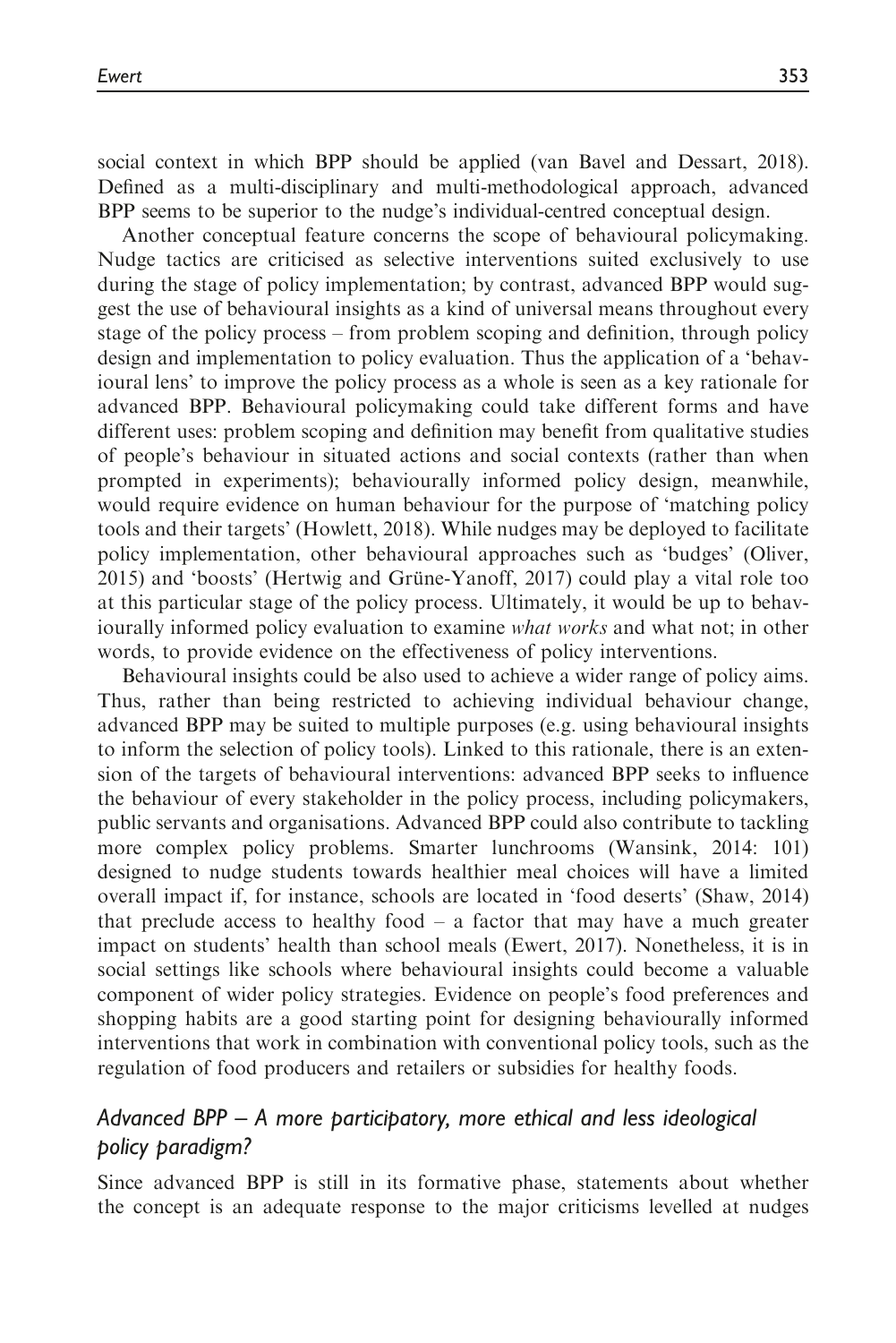(see section Reassessing four major criticisms of nudge theory) can only be of a provisional nature. However, it can be concluded that while some of the conceptual and methodological reservations regarding nudging may be addressed by advanced BPP, other criticisms will doubtless persist or new ones emerge.

In responding to conceptual criticisms of nudges (i.e. too narrow, technocratic, elitist and top-down), efforts to broaden and ground BPP have emerged. In this regard, the recent concept of 'nudge plus' (John, 2018; John and Stoker, 2019) reads like a manual of good practice by 'recognis[ing] that effective nudges work alongside other influences  $(\ldots)$ , not as a standalone policy, but rather as mechanism for helping deliver behaviour change alongside other tools of government' (John and Stoker, 2019: 217). John's (2018: 132) claim for 'long-term relationships between the individual and the public agency', allowing reflection and feedback from the side of the citizens as a basis for BPP, may also placate critics. On the other hand, there is little empirical evidence on 'nudge plus' interventions yet. While Feitsma (2019) discusses some inspiring nudge initiatives from the Netherlands that are being developed and owned by citizens, the overall picture looks less rosy (Whitehead et al., 2019). By and large, behavioural insights are, and will presumably remain, a tool of those who govern and not those who are governed. It is therefore very likely that conceptual criticisms may grow louder if behavioural insights are applied more frequently *throughout the policy process*. One could legitimately conclude that anyone who has conceptual concerns about nudge tactics will be even more worried by 'a whole systems approach' (Intw7\_BIT) that provides many more opportunities to apply behavioural science in policymaking. As a result, the need for citizen control and participation in behavioural policymaking may rather increase than decrease as a result of advanced BPP.

In principle, methodological criticisms of nudging may be mitigated by advanced BPP. Qualitative methods could complement and revitalise experimentation in behavioural policy (Lunn and Robertson, 2018). These are particularly relevant to developing a nuanced understanding of social settings and the behaviour of certain groups, and may therefore help policymakers to deploy contextsensitive BPP rather than adopting a 'shotgun approach' (Hansen, 2018: 195). However, given the general imbalance between quantitative and qualitative research in academia, breaking the supremacy of RCTs in BPP would seem to be a mammoth task, especially if one considers BITs' enormous expertise and capacity to apply these techniques in the most efficient way. To phrase this somewhat more provocatively: how likely is it that BITs will be infiltrated by critical sociologists or anthropologists in near future? And, if this were to happen, would those voices be valued by leading behavioural economists? Because to put an end to the current methodological bias of BPP practise, listening to both sets of voices would be essential.

Reconciling advanced BPP with ethical concerns would also seem difficult. It is no coincidence that advocates of BPP have recently published a 'Bill of Rights for Nudging' (Sunstein and Reisch, 2019: 128) and a 'Behavioural Insights Toolkit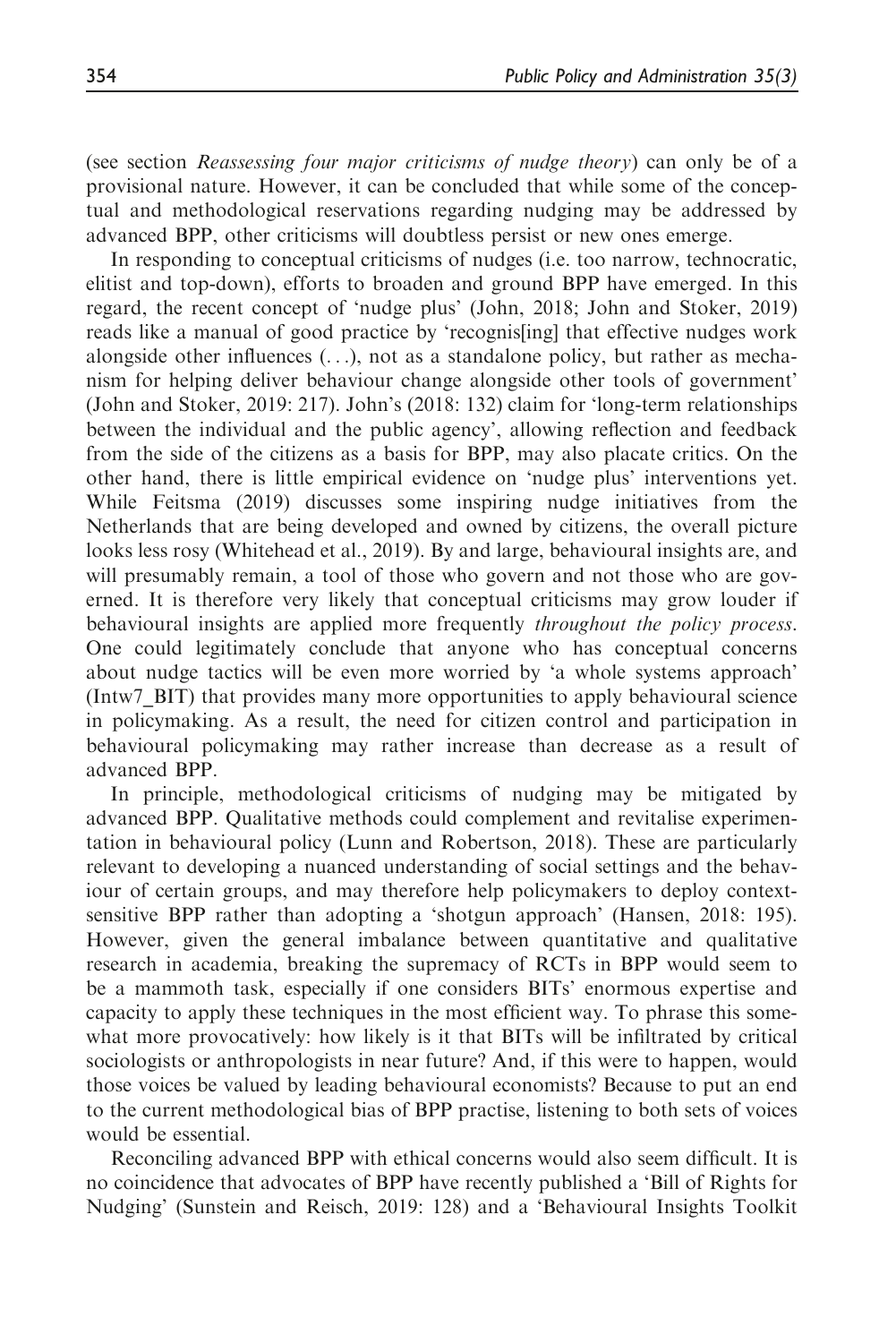and Ethical Guidelines for Policy Makers' (OECD, 2018). There is a consensus that if BPP is to become a standard component in mainstream policymaking, basic agreement on its ethical foundations needs to be reached. But the debate on ethics in BPP, which goes far beyond the debate that has already been conducted around nudging, has just begun (see, by way of an introduction, Lepenies and Małecka, 2019). For now, we can conclude that the sheer variety of ways of applying behavioural insights to different sectors of public policy demands ethical standards that are sensitive to context and case. From this perspective, the OECD's (2018) basic toolkit is a laudable step since it suggests practical ethical considerations (e.g. 'demonstrate the necessity of experimentation' and 'monitor for long-term and side effects') in relation to each stage of the BPP process; nevertheless, BPP might be better accepted if those guidelines had been formulated by an independent and civil society-based agency that was not itself a vocal proponent of behavioural policymaking.

Finally, the ideological strand of criticism needs to be revisited in the light of advanced BPP. In this regard, 'separating the normative from the positive aspects of behaviourally informed policy design' (Kuehnhanss, 2018: 19) seems important. Most interviewees are dissatisfied with the politicised and partly ideological zeal with which behavioural insights have been adopted in public policy in recent years. Accordingly, the mere existence of a behavioural intervention may make policymakers feel like 'they do not have to do anything else' (Intw1\_ACA), especially when we take into account the fact that policymakers tend to be wary of more onerous policy interventions based on regulation (Ewert, 2019a). It is unlikely that policymakers' general appetite for easy-to-communicate behavioural solutions will suddenly switch to an attitude that regards behavioural approaches as one component within a mixed and balanced policy strategy. As a first step, the debate on behavioural insights needs to be depoliticised and the unrealistic expectations that have accompanied BPP need to be countered. Besides evidencing what BPP can achieve and what it cannot, citizen-owned examples of behavioural interventions (nudge plus), tested and promoted by non-governmental organisations (Feitsma, 2019), have the potential to revitalise public policy by making it more responsive and better tailored to public needs. A less ideological notion of BPP could also draw on past debates on how to approach behavioural change. For example, long before nudge theory captivated the debate on behavioural change, Halpern et al. (2004: 4) concluded that '[t]o be effective and acceptable, such approaches need to be built around co-production and a sense of partnership between state, individuals and communities.' Rather than a political project to increase individual responsibility, at that time behavioural change was perceived as a common endeavour to be achieved through *co-production* – a civic-minded policy paradigm to renew state-citizen relations and public service delivery through a strong emphasis on participation and dialogue (Brandsen et al., 2018). Since co-production concerns the design and implementation of social services, this could serve as a blueprint for the joint development of atypical behavioural interventions behind the scenes of BPP (Feitsma, 2019). Reconciling both these policy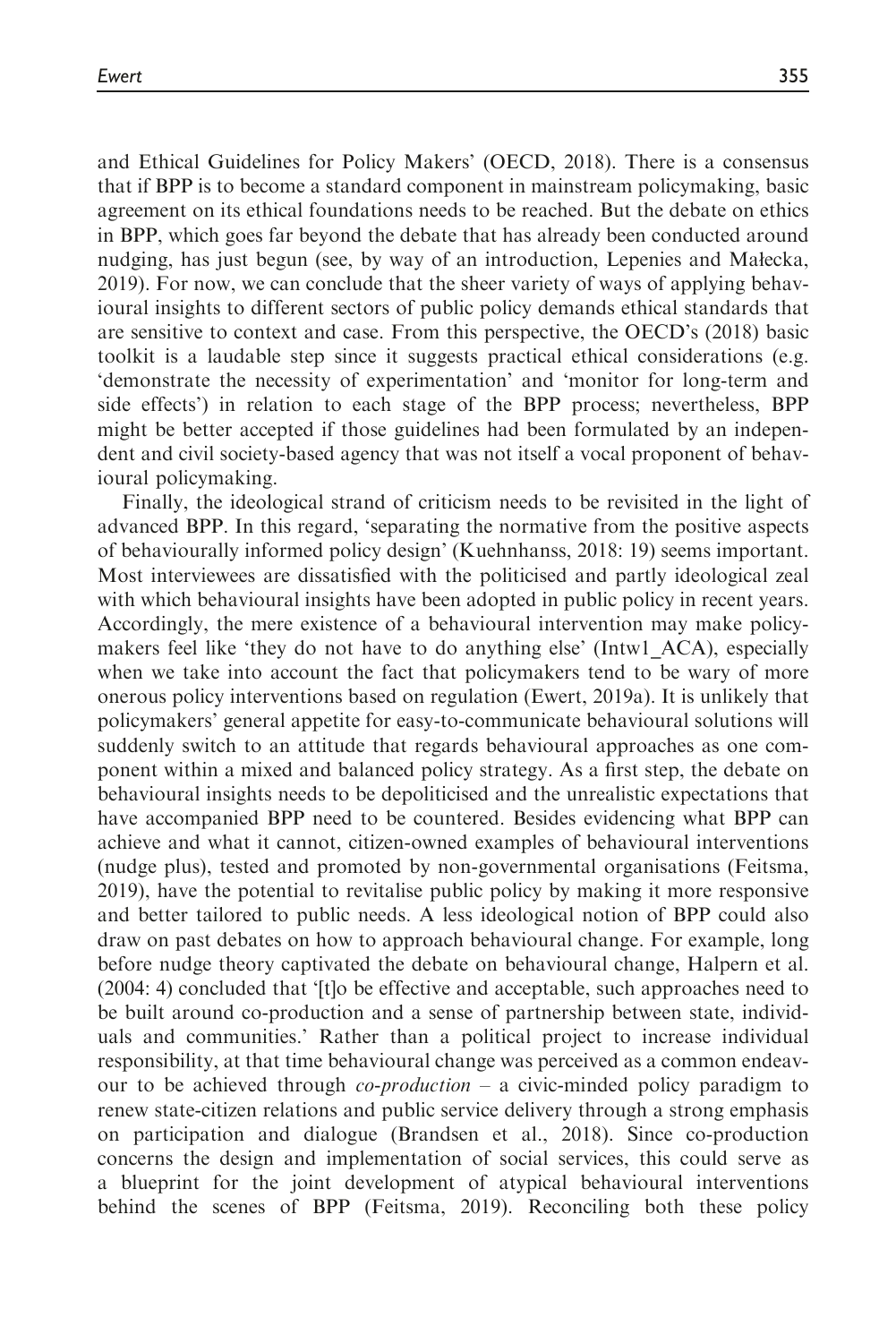paradigms – behavioural insights and co-production – and their academic and practice communities could strengthen the legitimacy and ideological foundations of advanced BPP.

As has become clear, advanced BPP is by no means a silver bullet when it comes to the vehement criticisms that have been directed at nudge practices. Indeed, BPP may be the target of the same criticisms, or give rise to new ones. However, the real value of advanced BPP lies in the attempt to incorporate behavioural insights into public policy in a more versatile and non-deterministic manner than has been done under the nudge paradigm. Whether or not this process of maturation will actually lead to a more participatory, more ethical and less ideological form of behavioural policymaking is an empirical question that will need to be answered in future studies.

## Conclusion

Since behavioural insights were first systematically applied in public policy more than a decade ago, the results have been mixed. On the one hand, even critics of behavioural approaches would acknowledge that '[p]roof of concept has definitely occurred' (John and Stoker, 2019: 210). On the other hand, despite the global proliferation of nudge units, 'why behavioural insights have not become more deeply integrated into public policy' (Hansen, 2018: 191) remains an open question. This paper has argued that a narrow and opportunistic understanding of the role of behavioural insights in public policy – expressed in the dictum of *nudging* individual behaviour – has prevented both the full unfolding of behavioural insights in policymaking and serious efforts at policy integration. In contrast to this onesided and one-dimensional use of nudge tactics, an advanced version of BPP has been outlined based on the findings of an interview study. Behaviourally informed policymaking could thus be defined as a potentially pluralist, non-deterministic and multipurpose approach that requires, above all, the adoption of a behavioural lens with respect to the policy process. Such a view could extend the scope of BPP significantly, since each phase and every aspect of the policy process could be disassembled into its behavioural components. As a consequence, not only the behaviour of citizens but also that of public administrators and entire organisations could be addressed by BPP. Likewise, advanced BPP seems more suited to responding to complex problems that involve behavioural and structural dimensions. However, in order to restore the confidence that has been lost in the age of nudge tactics, advanced BPP must also engage seriously with the sustained criticism of the use of behavioural insights. Anchoring advanced BPP as a multi-disciplinary and multi-methodological concept that is jointly owned and shaped by multiple stakeholders would be a key prerequisite in this regard.

#### Acknowledgments

I would like to kindly thank the editors of *Public Policy and Administration* and four anonymous reviewers for their comments and most useful guidance in developing this paper.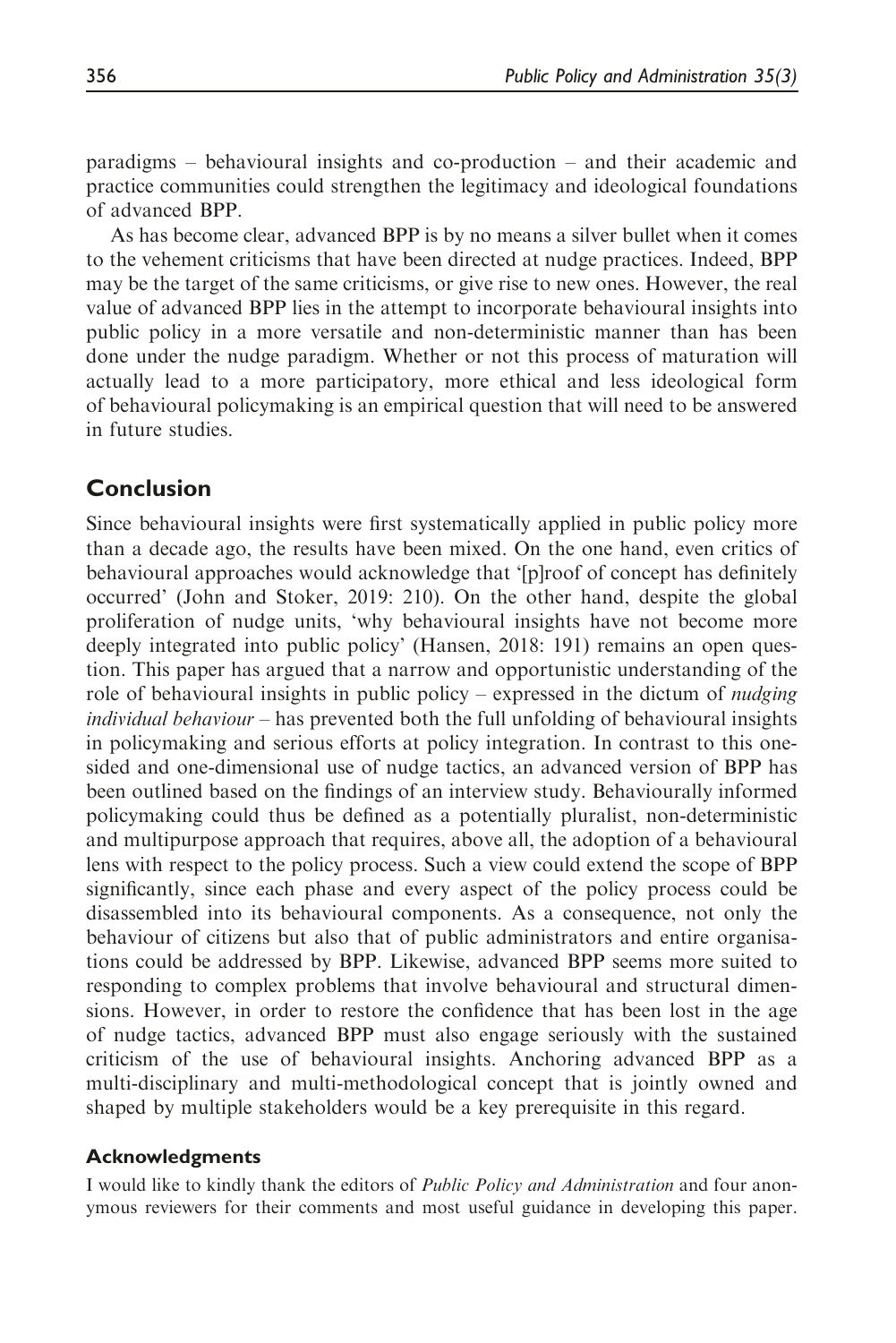Moreover, my thinking and writing on BPP has been stimulated by participating in the panel Varieties of Behavioural Public Policy: Modes, Manifestations and Political Consequences of a Global Discourse, organized by Holger Strassheim, at the 4th International Conference on Public Policy (ICPP) in Montréal (26–28 June 2019).

#### Declaration of conflicting interests

The author(s) declared no potential conflicts of interest with respect to the research, authorship, and/or publication of this article.

#### Funding

The author(s) received no financial support for the research, authorship, and/or publication of this article.

#### ORCID iD

Benjamin Ewert **b** <https://orcid.org/0000-0002-1837-3898>

#### **References**

- Al-mosa Y, Parkinson J and Rundle-Thiele S (2017) A socioecological examination of observing littering behavior. Journal of Nonprofit & Public Sector Marketing 29(3): 235–253.
- Behavioural Insights Team (2018) Behavioural Government. Using behavioural science to improve how governments make decisions. Available at: [www.instituteforgovernment.](http://www.instituteforgovernment.org.uk/sites/default/files/publications/BIT%20Behavioural%20Government%20Report.pdf) [org.uk/sites/default/files/publications/BIT%20Behavioural%20Government%20Report.](http://www.instituteforgovernment.org.uk/sites/default/files/publications/BIT%20Behavioural%20Government%20Report.pdf) [pdf](http://www.instituteforgovernment.org.uk/sites/default/files/publications/BIT%20Behavioural%20Government%20Report.pdf) (accessed 8 February 2019).
- Béland D and Cox RH (2013) The politics of policy paradigms. Governance 26: 193–195.
- Bhargava S and Loewenstein G (2015) Behavioral economics and public policy 102: Beyond nudging. American Economic Review: Papers & Proceedings 105(5): 396–401.
- Bovens L (2009) The ethics of nudge. In: Grüne-Yanoff T and Hansson SO (eds) Preference Change. Approaches from Philosophy, Economics and Psychology. Dordrecht, the Netherlands, Heidelberg, Germany, London, UK and New York, NY: Springer, pp. 207–219.
- Brandsen T, Steen T and Verschuere B (2018) Co-Production and Co-Creation: Engaging Citizens in Public Services. London, UK and New York, NY: Routledge.
- Brown P (2012) A nudge in the right direction? Towards a sociological engagement with libertarian paternalism. Social Policy and Society 11(2012): 305–317.
- Button M (2018) Bounded rationality without bounded democracy: Nudges, democratic citizenship, and pathways for building civic capacity. Perspectives on Politics 16(4): 1034–1052.
- Chaufan C, Yeh J, Ross L, et al. (2015) You can't walk or bike yourself out of the health effects of poverty: Active school transport, child obesity, and blind spots in the public health literature. *Critical Public Health* 25(1): 32–47.
- Dolan P, Hallsworth M, Halpern D, et al. (2012) Influencing behaviour: The mindspace way. Journal of Economic Psychology 33(2012): 264–277.
- Ewert B (2017) Promoting health in schools: Theoretical reflections on the settings approach versus nudge tactics. Social Theory & Health 15(4): 430–447.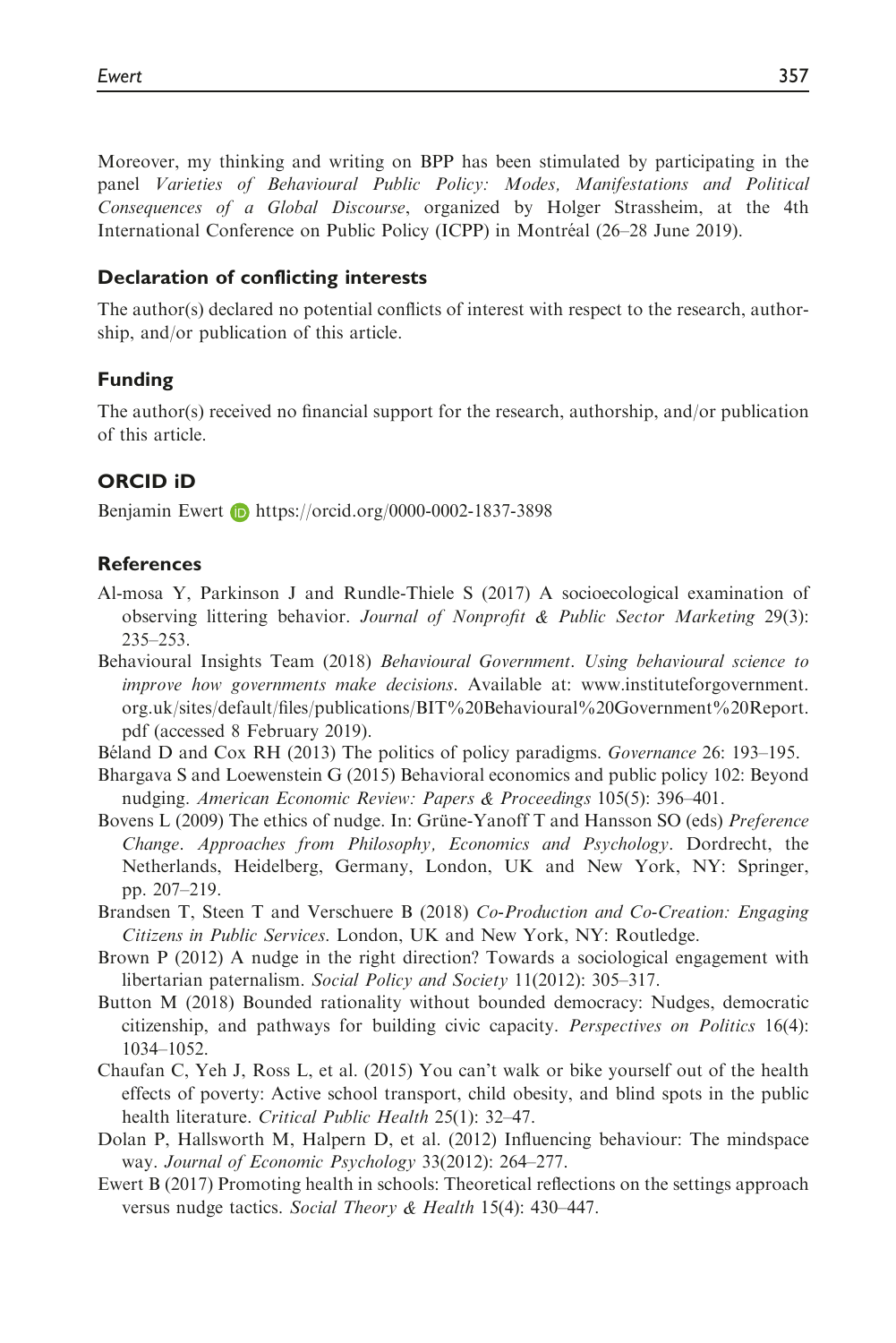- Ewert B (2019a) Underlying assumptions in health promotion policymaking. In: Ewert B and Loer K (eds) Understanding the challenges of policy-making in public health. Theoretical and political implications of behavioural policies in the field of health promotion and disease prevention. Houndmills, Basingstoke: Palgrave Macmillan, pp. 11–28.
- Ewert B (2019b) From entitled citizens to nudged consumers? Re-examining the hallmarks of health citizenship in the light of the behavioural turn. Public Policy and Administration 34(3): 382–402.
- Feitsma JNP (2019) Inside the Behavioural State. The Hague, the Netherlands: Eleven International Publishing.
- Feng B, Oyunsuren J, Tymko M, et al. (2018) How Should Organizations Best Embed and Harness Behavioural Insights? A Playbook. Toronto, Canada: Behavioural Economics in Action at Rotman (BEAR) Report series.
- Galizzi MM (2014) What is really behavioral in behavioral health policy? And does it work? Applied Economic Perspectives and Policy 36(1): 25–60.
- Gopalan M and Pirog MA (2017) Applying behavioral insights in policy analysis: Recent trends in the United States. Policy Studies Journal 45(S1): S82-S114.
- Graf R (2019) Nudging before the nudge? Behavioural traffic safety regulation and the rise of behavioural economics. In: Strassheim H and Beck S (eds) Handbook of Behavioural Change and Public Policy. Cheltenham, UK: Edward Elgar Publishing, pp. 23–37.
- Grimmelikhuijsen S, Jilke S, Olsen AL, et al. (2017) Behavioral public administration: Combining insights from public administration and psychology. Public Administration Review 77(1): 45–56.
- Guy's and St Thomas' Charity (2018) *Bite Size: Breaking down the challenge of inner-city* childhood obesity. Available at: www.gsttcharity.org.uk/sites/default/files/Bite Size [Report.pdf](http://www.gsttcharity.org.uk/sites/default/files/Bite_Size_Report.pdf) (accessed 8 February 2019).
- Hajer M (2006) Doing discourse analysis: Coalitions, practices, meaning. In: van den Brink M and Metze  $T$  (eds) *Words matter in policy and planning: Discourse theory and method in* the social sciences. Netherlands Geographical Studies 344. Utrecht, the Netherlands: KNAG/Nethur, pp. 65–74.
- Halpern D, Bates C, Beales G, et al. (2004) Personal responsibility and changing behaviour: The state of knowledge and its implications for public policy, Strategic Audit Paper, Cabinet Office Strategy Unit, London.
- Hansen PG (2018) What are we forgetting? Behavioural Public Policy 2(2): 190–197.
- Haynes L, Service O, Goldacre B, et al. (2012) Developing Public Policy with Randomised Controlled Trials. Available at: [https://assets.publishing.service.gov.uk/government/uploads/](https://assets.publishing.service.gov.uk/government/uploads/system/uploads/attachment_data/file/62529/TLA-1906126.pdf) [system/uploads/attachment\\_data/file/62529/TLA-1906126.pdf](https://assets.publishing.service.gov.uk/government/uploads/system/uploads/attachment_data/file/62529/TLA-1906126.pdf) (accessed 8 February 2019).
- Hertwig R and Grüne-Yanoff T (2017) Nudging and boosting: Steering or empowering good decisions. Perspectives on Psychological Science 12(6): 973–986.
- Howlett M (2018) Matching policy tools and their targets: Beyond nudges and utility maximisation in policy design. Policy & Politics 46(1): 101–124.
- John P (2016) How behavioural approaches lead to more intelligent policy design. In: Peters G and Zittoun P (eds) Contemporary Approaches to Public Policy. Theories, Controversies and Perspectives. London, UK: Palgrave, pp. 113–132.
- John P (2018) How Far Too Nudge? Assessing Behavioural Public Policy. Cheltenham, UK: Edward Elgar Publishing.
- John P and Stoker G (2019) Rethinking the cognitive foundations and the role of expertise in behavioural public policy: A new prospectus. Policy & Politics 47(2): 209–225.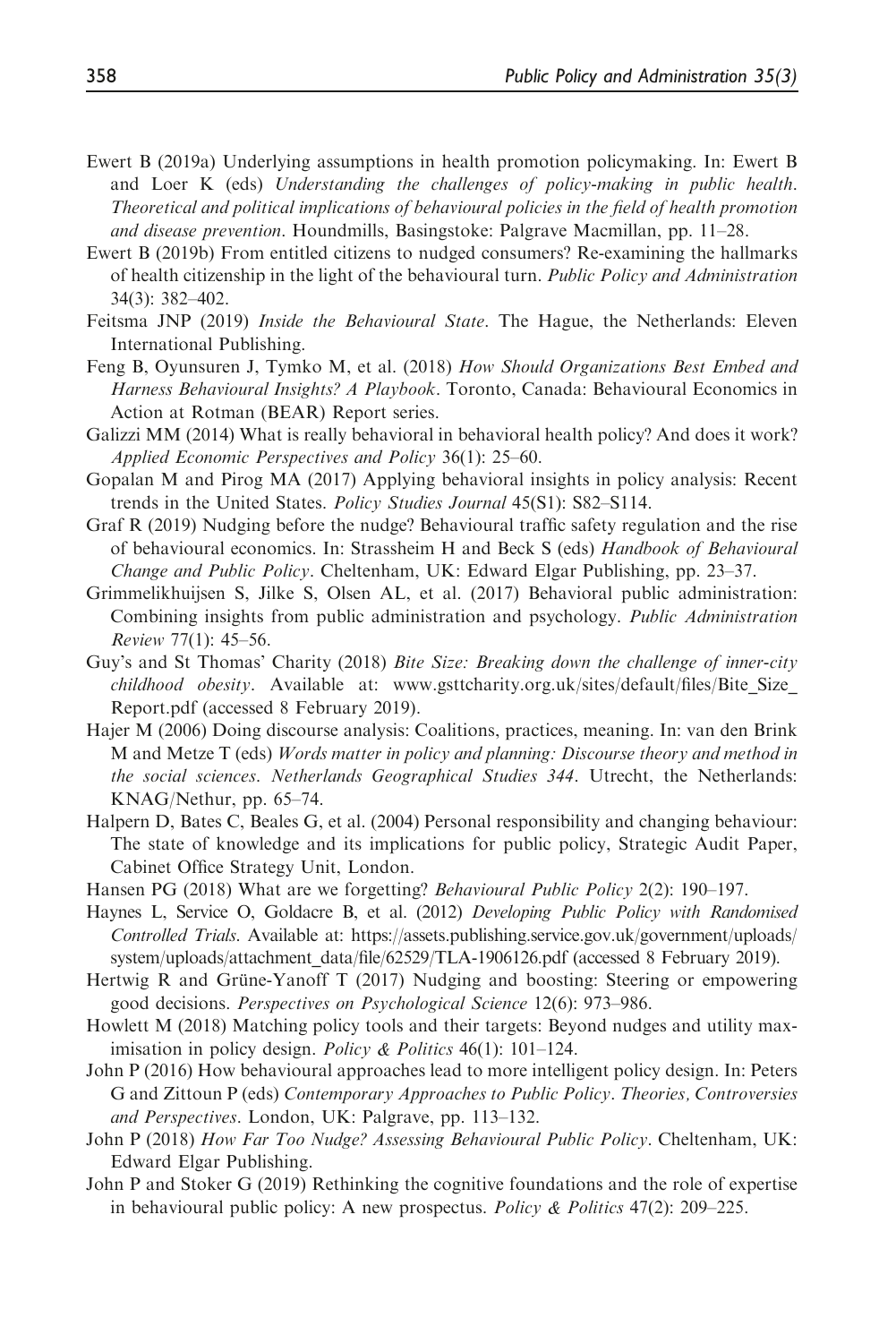- Jones R, Pykett J and Whitehead M (2011) Governing temptation: Changing behaviour in an age of libertarian paternalism. Progress in Human Geography 35(4): 483–501.
- Jones R, Pykett J and Whitehead M (2013) Psychological governance and behaviour change. Policy & Politics  $41(2)$ : 159–182.
- Kahneman D (2011) Thinking, Fast and Slow. London, UK: Penguin Books.
- Kuehnhanss CR (2018) The challenges of behavioural insights for effective policy design. Policy and Society. 38(1): 14-40.
- Leggett W (2014) The politics of behaviour change: Nudge, neoliberalism and the state. Policy & Politics 42(1): 3–19.
- Lepenies R and Małecka M (2019) The ethics of behavioural public policy. In: Lever A and Poama A (eds) The Routledge Handbook of Ethics and Public Policy. London, UK and New York, NY: Routledge, pp. 513–525.
- Loer K (2019) The enzymatic effect of behavioural sciences What about policy-maker's expectations? In: Strassheim H and Beck S (eds) Handbook on Behavioural Change and Public Policy. Cheltenham, UK: Edward Elgar Publishing.
- Loewenstein G and Chater N (2017) Putting nudges in perspective. Behavioural Public Policy 1(1): 26–53.
- Lourenço JS, Ciriolo E, Almeida SR, et al. (2016) Behavioural Insights Applied to Policy: European Report 2016. Brussels, Belgium: European Commission.
- Lunn P and Robertson D (2018) Using behavioural experiments to pre-test policy, Budget Perspectives 2019, paper 2. Available at: [www.esri.ie/publications/using-behavioural](http://www.esri.ie/publications/using-behavioural-experiments-to-pre-test-policy)[experiments-to-pre-test-policy](http://www.esri.ie/publications/using-behavioural-experiments-to-pre-test-policy) (accessed 8 February 2019).
- MacKay K and Quigley M (2018) Exacerbating inequalities? Health policy and the behavioural sciences. Health Care Analysis 26(4): 380–397.
- Mols F, Haslam A, Jetten J, et al. (2015) Why a nudge is not enough: A social identity critique of governance by stealth. *European Journal of Political Research* 54(2015): 81–98.
- Moynihan D (2018) A great schism approaching? Towards a micro and macro public administration. Journal of Behavioral Public Administration 1(1): 1–8.
- OECD (2017) Behavioural Insights and Public Policy: Lessons from Around the World. Paris, France: OECD Publishing.
- OECD (2018) BASIC toolkit and ethical guidelines for policy makers Draft for consultation. Available at: [www.oecd.org/gov/regulatory-policy/BASIC-Toolkit-Draft-for-Consultation.](http://www.oecd.org/gov/regulatory-policy/BASIC-Toolkit-Draft-for-Consultation.pdf) [pdf](http://www.oecd.org/gov/regulatory-policy/BASIC-Toolkit-Draft-for-Consultation.pdf) (accessed 8 February 2019).
- Oliver A (2015) Nudging, shoving, and budging: Behavioural economic-informed policy. Public Administration 93(3): 700–714.
- Oliver A (2017) The Origins of Behavioural Public Policy. Cambridge, UK: Cambridge University Press.
- Quigley M (2013) Nudging for health: On public policy and designing choice architecture. Medical Law Review 21(2013): 588–621.
- Quigley M and Farrell A-M (2019) The politics of nudge and framing behaviour change in health. In: Strassheim H and Beck S (eds) Handbook of Behavioural Change and Public Policy. Handbooks of Research on Public Policy. Cheltenham, UK: Edward Elgar Publishing.
- Room G (2016) Nudge or nuzzle? Improving decisions about active citizenship. Policy Studies 37(2): 113–128.
- Sanders M, Snijders V and Hallsworth M (2018) Behavioural science and policy: Where are we now and where are we going? *Behavioural Public Policy* 2(2): 144–167.